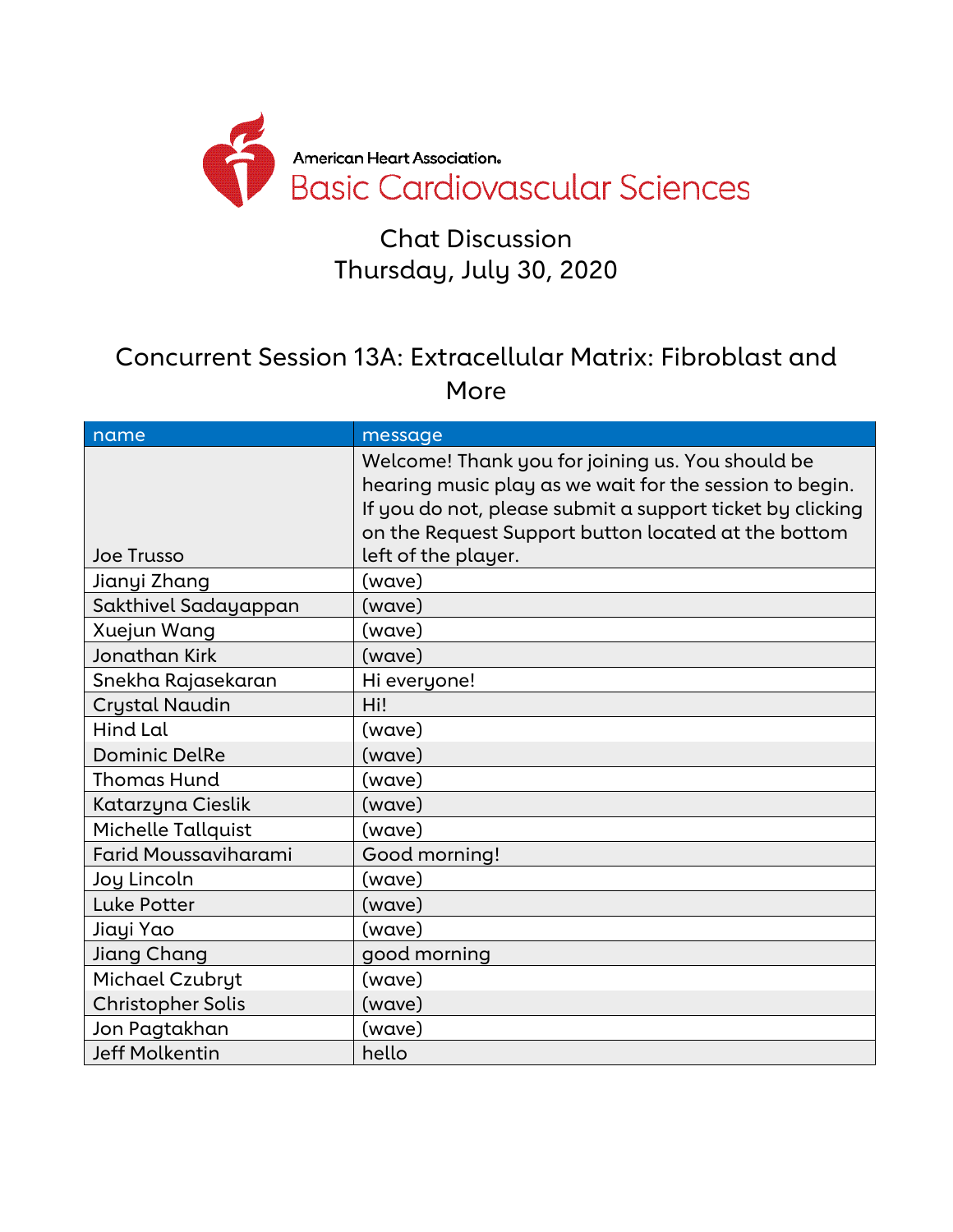|                       | Good morning everyone, welcome back to BCVS 2020.                   |
|-----------------------|---------------------------------------------------------------------|
|                       | This is Onur Kanisicak from the University of Cincinnati.           |
|                       | I will be moderating the Extracellular Matrix:                      |
|                       | Fibroblasts and More. It's my pleasure to introduce a               |
|                       | great line of speakers, Dr. Wolfram Zimmermann, Dr.                 |
| Onur Kanisicak        | Michelle Tallquist, and Dr. Rongxue Wu.                             |
| Sadia Mohsin          | Hello all                                                           |
| Jamie Francisco       | (wave)                                                              |
| Cynthia StHilaire     | Good morning from Pittsburgh                                        |
| Jennifer Davis        | hi all                                                              |
| Jennifer Davis        | excited for a great session                                         |
| Farid Moussaviharami  | Should be a great session!                                          |
| Pilar Alcaide         | Hi Jen, Good to see you, I enjoyed your presentation on<br>Tuesday! |
| Sumanth Prabhu        | Looking forward to these talks!                                     |
| <b>Jennifer Davis</b> | thanks Pilar                                                        |
|                       |                                                                     |
| Pilar Alcaide         | Looking forward to another great BCVS2020 session!                  |
|                       |                                                                     |
| Yike Zhu              | My screen seems to be frozen. How about yours?                      |
| Amadeus Zhu           | refresh the page and it should work                                 |
| Farid Moussaviharami  | Seems Ok. You should refresh!                                       |
| Yike Zhu              | thanks! It works now                                                |
| <b>Jil Tardiff</b>    | Been looking forward to this one!                                   |
|                       |                                                                     |
|                       | Did you find a difference in function depending on how              |
| <b>Daniel Turner</b>  | many fibroblasts were used for the construct?                       |
| Ronglih Liao          | Good morning everyone!                                              |
| Wolfram Zimmermann    | sorry - have issues with the internet                               |
|                       | @Turner: yes; contractile performance depends                       |
|                       | critically on the amount of Fibs - reger to Tiburcy et al           |
| Wolfram Zimmermann    | <b>2017 Circ</b>                                                    |
| Abinayaa Rajkumar     | Hello everyone,                                                     |
| <b>Daniel Turner</b>  | Thank you! great presentation                                       |
| Ronglih Liao          | Very interesting work, Wolfram and great seeing you                 |
| Wolfram Zimmermann    | <b>Thanks Ronglih</b>                                               |
|                       |                                                                     |
|                       | Is there an optimal stiffness for EHM - what proportion             |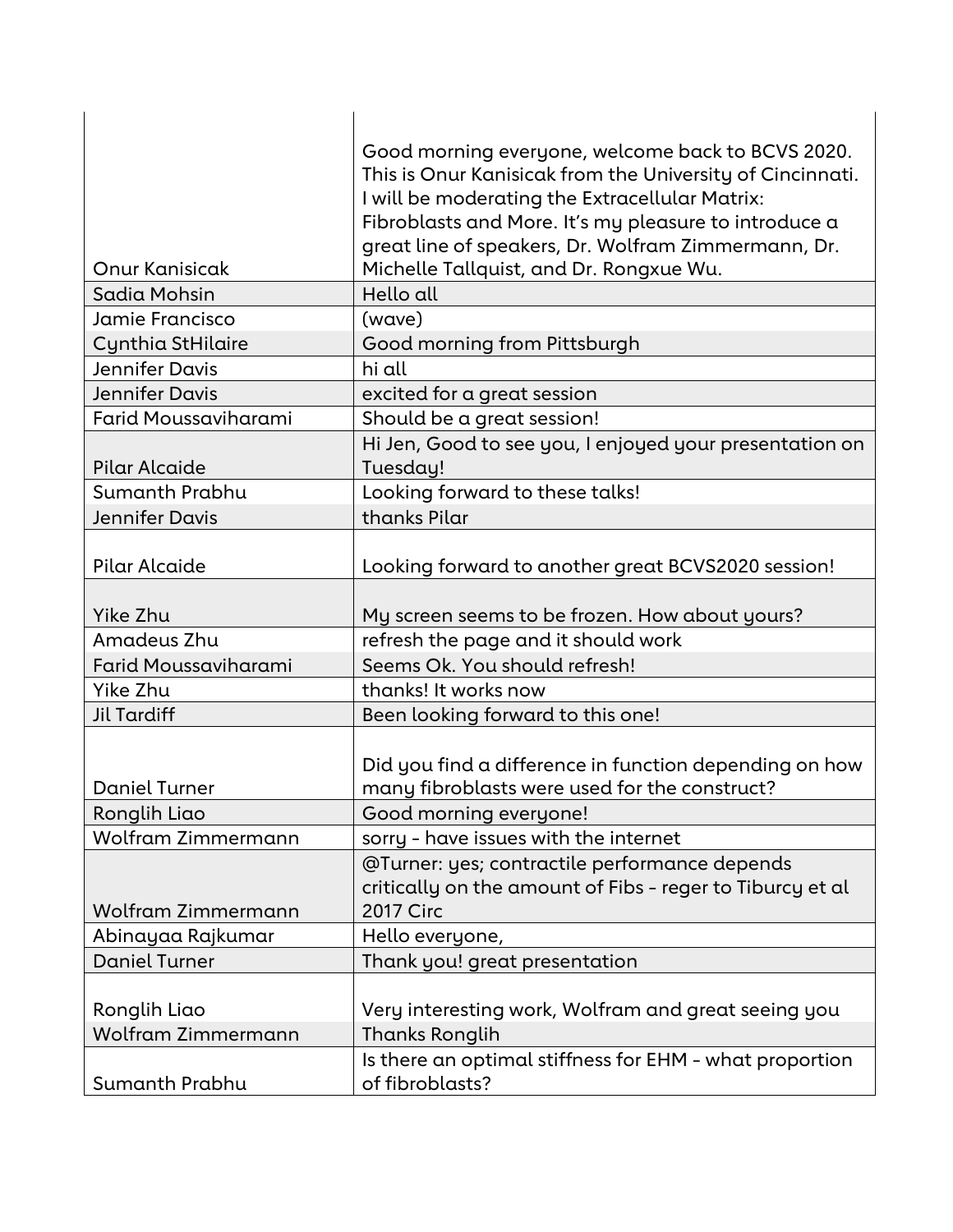|                         | Nice talk Dr. Zimmermann, how did you mix FB with<br>CM? Is that randomly mixture? Have you test if FB and<br>CM are coupled together and have electrical                                                                            |
|-------------------------|--------------------------------------------------------------------------------------------------------------------------------------------------------------------------------------------------------------------------------------|
| Di Lang                 | interactions?                                                                                                                                                                                                                        |
|                         |                                                                                                                                                                                                                                      |
| Shyam Bansal            | Great talk, Dr. Zimmerman! Is it possible to add a 3rd<br>cell in this culture, say resident macrophages?                                                                                                                            |
| Heinrich Taegtmeyer     | Great work. Were the organoides beating<br>spontaneously?                                                                                                                                                                            |
| Wolfram Zimmermann      | depends on tissue format and on fibroblast source -<br>aim at 50:50 first and then titer out the best<br>composition - optimal for EHM is a starting population<br>comprising 30% Fib                                                |
| Wolfram Zimmermann      | @Heinrich: yes they do                                                                                                                                                                                                               |
| Michelle Tallquist      | @ Wolfram: Is there any change in cardiomyocyte<br>viability in the presences of fibroblasts?                                                                                                                                        |
| <b>Jennifer Davis</b>   | how much fibroblast proliferation is there in the tissued                                                                                                                                                                            |
| <b>Charles Chung</b>    | Very interesting data, Dr. Zimmermann. From a<br>function perspective, my lab and others have seen<br>collagen-dependence of force. Have you evaluated<br>the collagen content or MMP/TMP expression in these<br>engineered tissues? |
| Wolfram Zimmermann      | @Bansal: yes any third forth and so in cell type can be<br>added - all need to be optimized as to input content.<br>Macrophages clear EHM from debris                                                                                |
| Oscar Bartulos          | Nice data Dr. Zimmerman. How the selection of CMs<br>was done in the EHT and what could be the<br>contribution of the selection method to the observed<br>increase in force of contraction? (during the selection)                   |
|                         | Could there be an age component of the HFF                                                                                                                                                                                           |
| <b>Katherine Yutzey</b> | compared to other fibroblast types?                                                                                                                                                                                                  |
| Maria Cimini            | Dr. Zimmermann, did you try to vascularize the<br>engineered tissue?                                                                                                                                                                 |
| Michael Czubryt         | Great work - do myofibroblasts show similar effects on<br>EHM function, or is function impaired?                                                                                                                                     |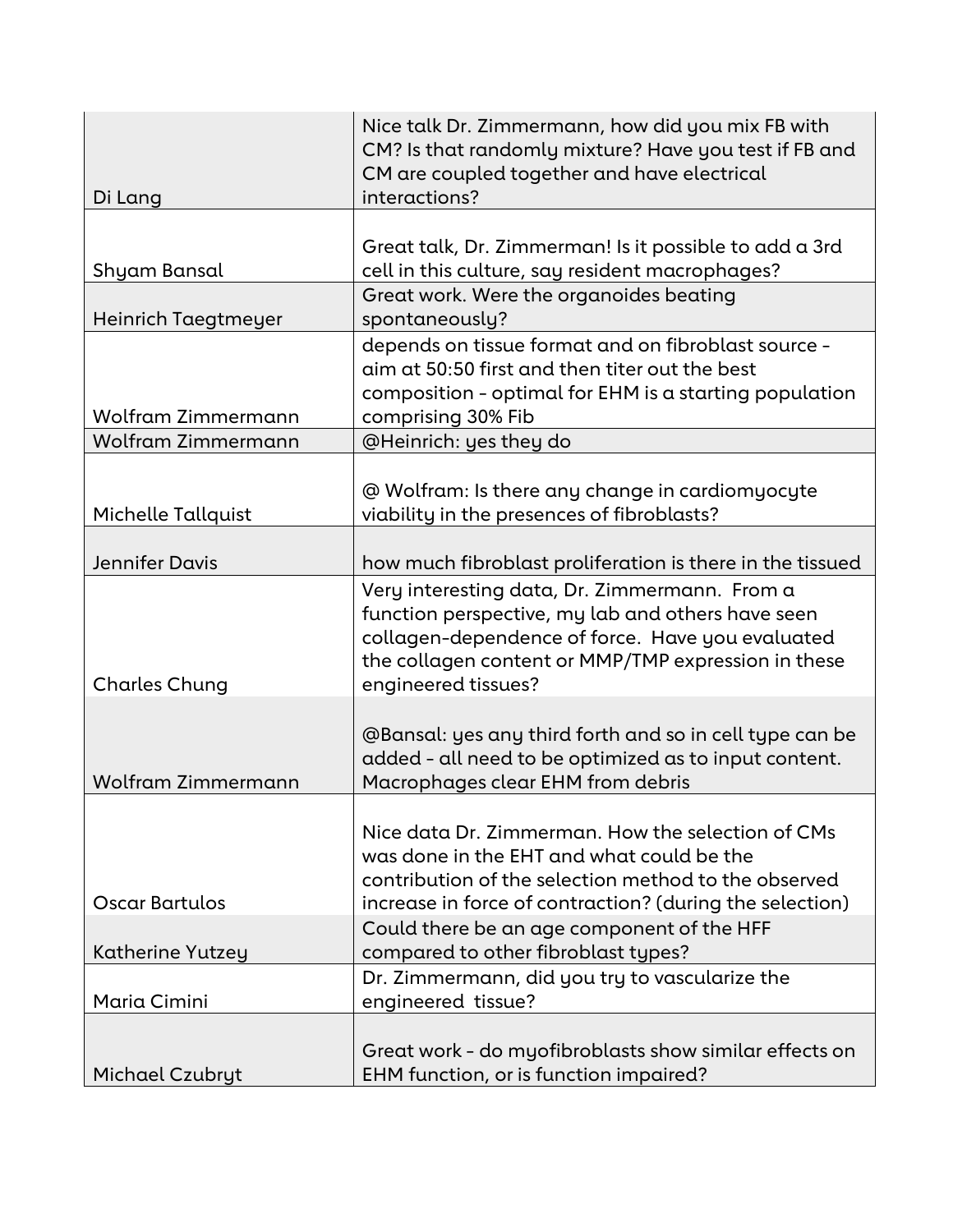|                                            | @Michelle: good question. Does not seem to be the        |
|--------------------------------------------|----------------------------------------------------------|
| Wolfram Zimmermann                         | case. But would have to looked at in more detail         |
|                                            |                                                          |
|                                            | Dr Zimmerman, have you dissociated the EHM to see if     |
| Yike Zhu                                   | the CM contractility is improved at single cell level?   |
| Sumanth Prabhu                             | Beautiful science, thank you Dr. Zimmerman               |
|                                            | Dr. Zimmermann - very cool work! Did you characterize    |
|                                            | the fibroblasts phenotypically (e.g. staining for aSMA+  |
| Amadeus Zhu                                | myofibroblasts)?                                         |
| Jason Gardner                              | very interesting                                         |
|                                            | Wolfram: What supports the crosstalk between the two     |
| Heinrich Taegtmeyer                        | cell types?                                              |
|                                            |                                                          |
| Wolfram Zimmermann<br><b>Daniel Turner</b> | @Davis: no increase in Fibs - content remains stable     |
| Hind Lal                                   | Very informative, thank you Dr. Zimmerman                |
|                                            | Hi Michelle-looking forward to your talk.                |
| Shyam Bansal                               | Thank you for this interesting talk, Dr. Zimmerman!      |
|                                            | Great talk and very interesting data, Wolfram! Thank     |
| Li Qian                                    | you.                                                     |
| Michelle Tallquist                         | Hi Hind. Nice talk earlier this week.                    |
| Li Qian                                    | Nice to "see" you, Michelle!                             |
|                                            |                                                          |
|                                            | @ Charles: looked at this primarily in rat model -       |
|                                            | Tiburcy et al 2011 Circ Res. Rat and himan are very      |
| <b>Wolfram Zimmermann</b>                  | similar, but we did not study MMOs in human EHM          |
|                                            | Beautiful data Dr. Zimmermann. Have you tried mixing     |
|                                            | fibroblast after they differentiate in culture? Do they  |
|                                            | need to be relatively quiescent during mixing with       |
| Onur Kanisicak                             | CM <sub>s</sub> ?                                        |
|                                            |                                                          |
|                                            | Dear Dr. Zimmermann, did you see direct coupling via     |
|                                            | gap junction between cardiomyocytes and fibroblast?      |
|                                            | Is there any signal going through this route to regulate |
| Xiongwen Chen                              | <b>CM</b> maturation?                                    |
| Joseph Wu                                  | Great talk Wolfram!                                      |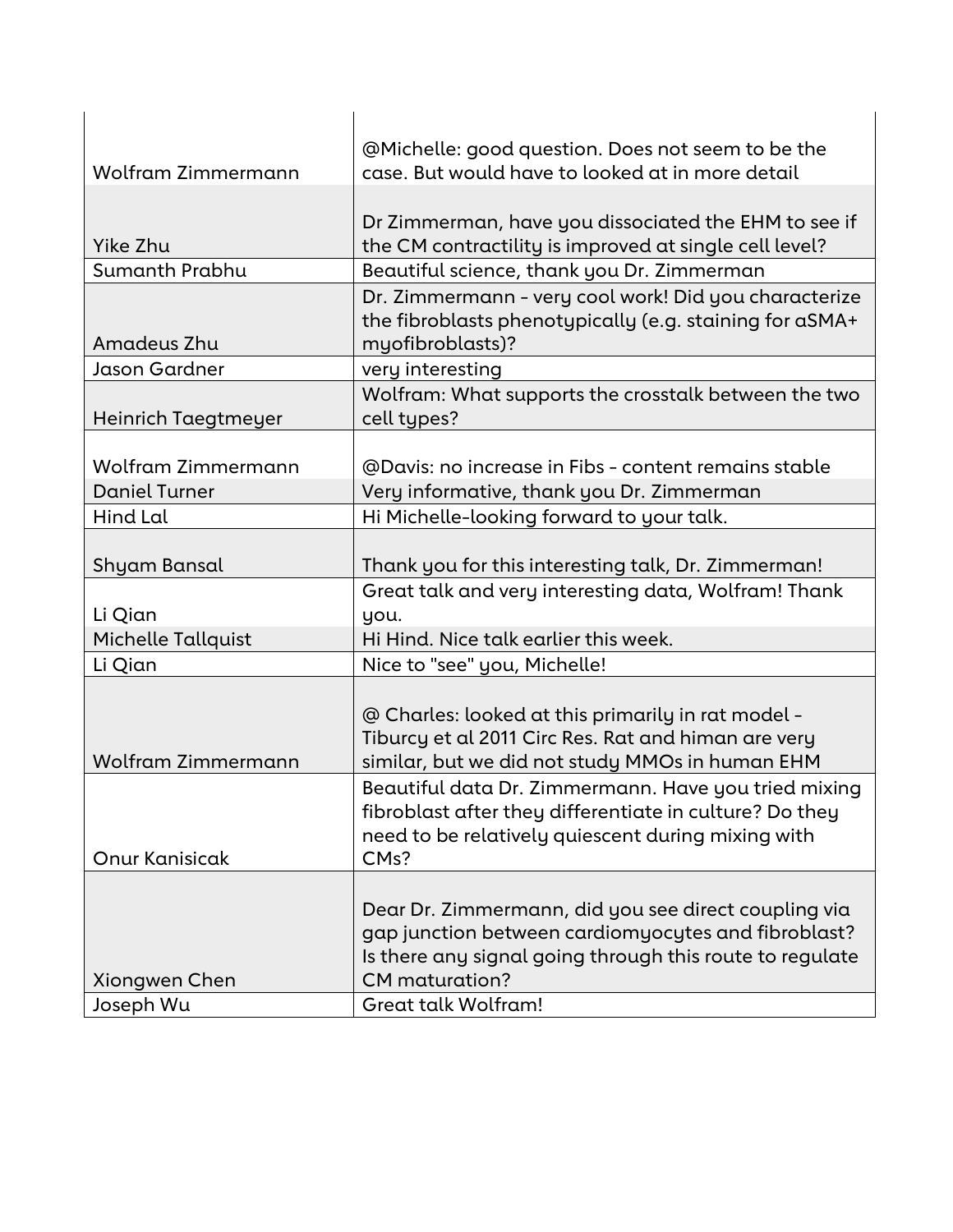|                           | Dear Dr. Zimmermann, did you see direct coupling via       |
|---------------------------|------------------------------------------------------------|
|                           | gap junction between cardiomyocytes and fibroblast?        |
|                           | Is there any signal going through this route to regulate   |
| Xiongwen Chen             | <b>CM</b> maturation?                                      |
|                           |                                                            |
|                           | Dear Dr. Zimmermann, did you see direct coupling via       |
|                           | gap junction between cardiomyocytes and fibroblast?        |
|                           | Is there any signal going through this route to regulate   |
| Xiongwen Chen             | CM maturation?                                             |
|                           | At Omar: we culture fibs im 2D and use them after          |
| <b>Wolfram Zimmermann</b> | enzymatic dispersion in EHM                                |
|                           | @Xiongwen: no Cx-mediated coupling between CM              |
| Wolfram Zimmermann        | and Fibs                                                   |
|                           |                                                            |
|                           |                                                            |
|                           | In vivo it is unlikely that fibros and CMs communicate     |
|                           | directly, except for rare nanotube-like structures seen    |
|                           | occasionally by EM. Otherwise fibrobalsts are outside      |
|                           | the basal lamina and not in direct contact with CMs.       |
|                           |                                                            |
| <b>Jeff Molkentin</b>     | Hence the EHM might be different, in that these cells      |
| Wolfram Zimmermann        | might now directly touchhave you checked this>             |
|                           | Thanks all and good to see you Michelle                    |
| <b>Michelle Tallquist</b> | Nice talk, Wolfram.                                        |
|                           |                                                            |
|                           | Hi Michelle, the Aorta in ablated hearts seems very        |
|                           | enlarged is this specific to this particular heart or do   |
|                           | you see a change in the size of aorta and any other        |
| Sathyadev Unudurthi       | morphological changes in these ablated hearts?             |
| Xiongwen Chen             | Thank you, Wolfram and Jeff!                               |
|                           |                                                            |
|                           | Since it seems there is no direct interaction between FB   |
|                           | and CM, do you think it may be the chemicals secrete       |
| Di Lang                   | from FB that facilitate the improved functions?            |
|                           | That is the cross section of the heart. Aortic fibroblasts |
|                           | are not targeted significantly by this particular          |
| Michelle Tallquist        | ablation model.                                            |
|                           | Great lead-off talk, Wolfram, lovely work and              |
| <b>Jil Tardiff</b>        | accessible to non fibro-masters.                           |
| Sathyadev Unudurthi       | Thank you Michelle                                         |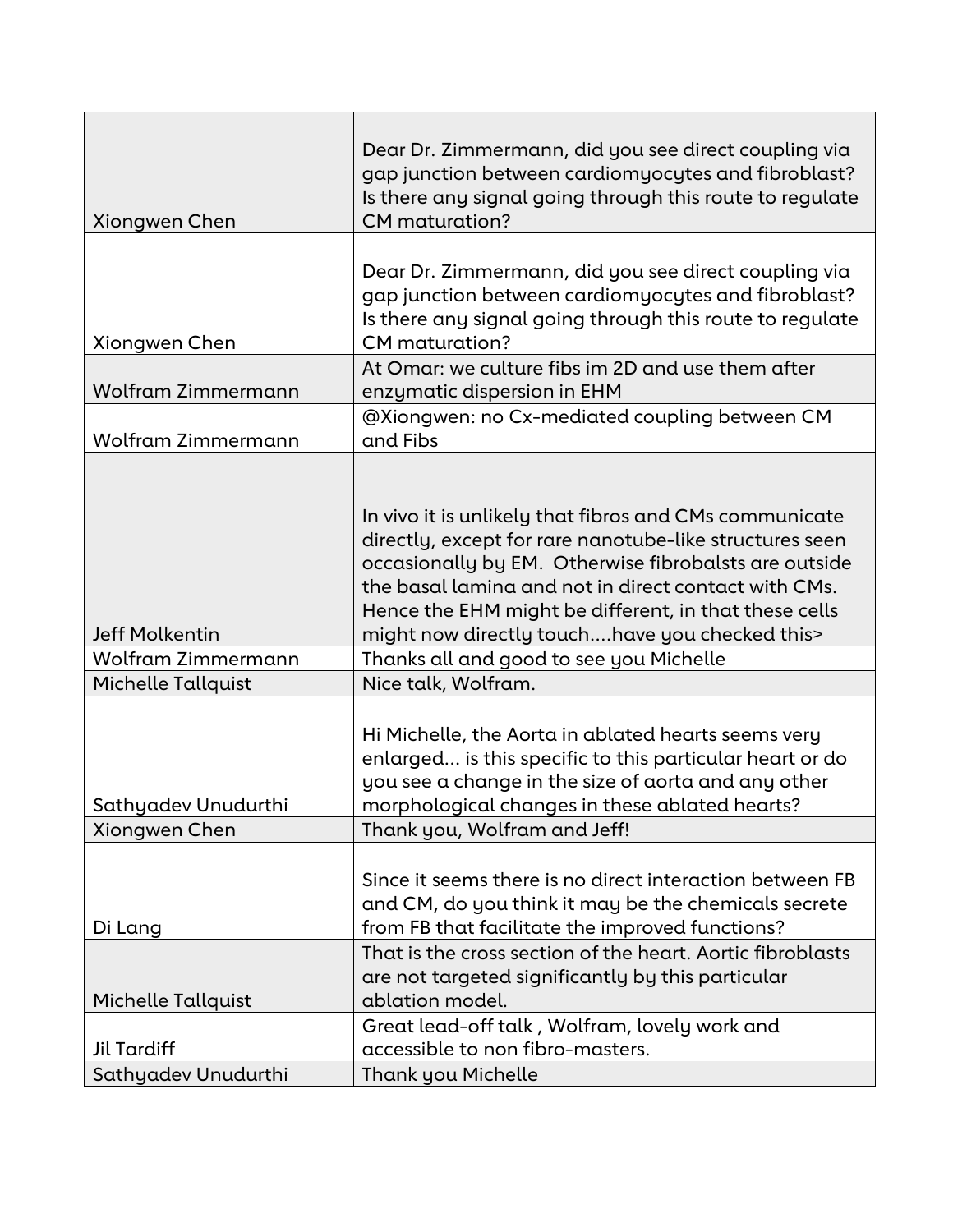|                       | Hi Michelle, great talk as always. Do you think in the                                                                                                                                                      |
|-----------------------|-------------------------------------------------------------------------------------------------------------------------------------------------------------------------------------------------------------|
|                       | absence of main PDGFra fibroblasts other cells may                                                                                                                                                          |
| Onur Kanisicak        | compensate for the collagen production?                                                                                                                                                                     |
|                       | Have you isolated other cells in the fibroablated hearts                                                                                                                                                    |
| <b>Onur Kanisicak</b> | and compare gene expression?                                                                                                                                                                                |
|                       | what is the turnover rate of collagen? is this the                                                                                                                                                          |
| Cynthia StHilaire     | collagen from pre-ablation?                                                                                                                                                                                 |
| Cynthia StHilaire     | kinda just answered that, lol                                                                                                                                                                               |
| Jianyi Zhang          | (thumbsup)                                                                                                                                                                                                  |
| Eric Olson            | Aloha Michelle. What happens when you injure the<br>hearts of mice without fibroblasts?                                                                                                                     |
|                       | @Michelle-did you check the immune cell population                                                                                                                                                          |
| Hind Lal              | and activation in this setting                                                                                                                                                                              |
| Michelle Tallquist    | @Onur: We thought the pericytes and VSMC could up<br>regulate their production, but using the col-GFP we<br>don't see that. We have started to isolate the other<br>populations to look at expression.      |
|                       |                                                                                                                                                                                                             |
| Xiongwen Chen         | Hi Michelle, did you look at the cross linkage between<br>collagen proteins in your fibroblast hearts?                                                                                                      |
|                       |                                                                                                                                                                                                             |
| Suresh Verma          | Have you used any injury model to see in these mice?                                                                                                                                                        |
| Michelle Tallquist    | @Eric: Stay tuned!                                                                                                                                                                                          |
| Xiongwen Chen         | @Michelle: did you look at the diastolic function, such<br>as E/A ratio?                                                                                                                                    |
| <b>Grace Muller</b>   | Der. Tallquist, this is quite interesting. Have you<br>considered crossing your mice with a known genetic<br>disease model such as Duchenne Muscular Dystrophy<br>that has pronounced increase in fibrosis? |
|                       | @Hind: Immediately after ablation we see a small<br>increase in neutrophils that normalizes within one week                                                                                                 |
| Michelle Tallquist    | of ablation.                                                                                                                                                                                                |
| Hind Lal              | Thanks                                                                                                                                                                                                      |
| MariaPaola Santini    | Hi Michelle, very interesting talk. is that a DTA mouse?<br>If not, how long did you treat the animals with<br>Diphteria Toxin? Further, did you try to induce MI?                                          |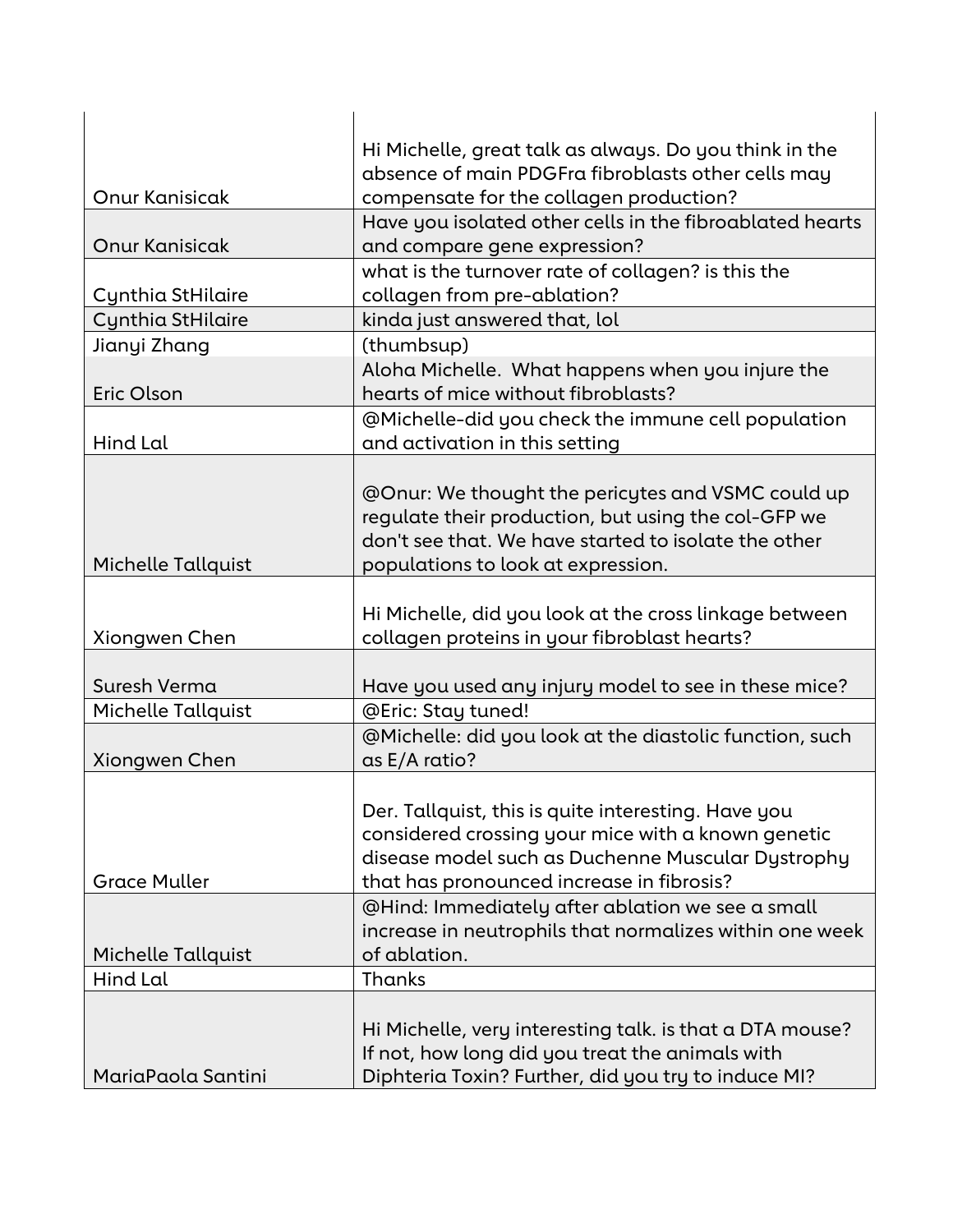| Mingfu Wu            | Hi Michelle, great talk and beautiful work as always!   |
|----------------------|---------------------------------------------------------|
|                      | @ Xiongwen: we have not explored the ultrastructure     |
| Michelle Tallquist   | beyond scanning EM right now.                           |
|                      | Great talk, Michelle! May be i missed it but did you    |
|                      | check if there were any arrythmias in fibroablated      |
| Shyam Bansal         | mice?                                                   |
|                      |                                                         |
|                      | Nice work Mechelle. Have you checked endothelial cells  |
| Suresh Verma         | and their quality in these ablated heart.               |
|                      | @Grace: we are very eager to investigate the benefits   |
|                      | of fibroblast in other models. Duchenne's would be a    |
| Michelle Tallquist   | good start.                                             |
|                      |                                                         |
| Rajasekaran          | Very nice talk Michelle, down-regulated genes are       |
| NamakkalSoorappan    | more implies suppression of some key pathways?          |
| Xiongwen Chen        | @Michelle: thank you. Very interesting study!           |
|                      |                                                         |
| <b>Dominic DelRe</b> | Hi Michelle, beautiful work. Maybe I missed it - have   |
|                      | you looked at diastolic function in fibro-ablated mice? |
|                      | Dr. Tallquist, did you see any changes in heart rate or |
|                      | arrhythmias? Do you see a drop in fibrosis that is      |
| David Wolfson        | traditionally seen in the SA and AV nodes?              |
|                      | Why do you think there is overall lower rupture rate -  |
| Sumanth Prabhu       | seems counterintutive                                   |
|                      |                                                         |
| Xiongwen Chen        | @Dominic: I asked that too. Let us wait for her wander. |
| Rongxue Wu           | Great job, Michelle, and great to see you again.        |
| Xiongwen Chen        | answer                                                  |
|                      | Excellent studies, Dr. Tallquist- Have you assessed     |
|                      | developed pressure in the MI Model? E.g. are the        |
|                      | ablated hearts simply producing less force, minimizing  |
| <b>Charles Chung</b> | opportunities to rupture?                               |
|                      | @ Xiongwen: Mark Ziolo just finished the PV loop        |
|                      | measurements and we were all surprised to find that     |
|                      | ablated hearts were not significantly different from    |
| Michelle Tallquist   | controls.                                               |
| Michael Czubryt      | <b>Great work Michelle</b>                              |
| Detlef Obal          | Great talk Dr. Zimmermann                               |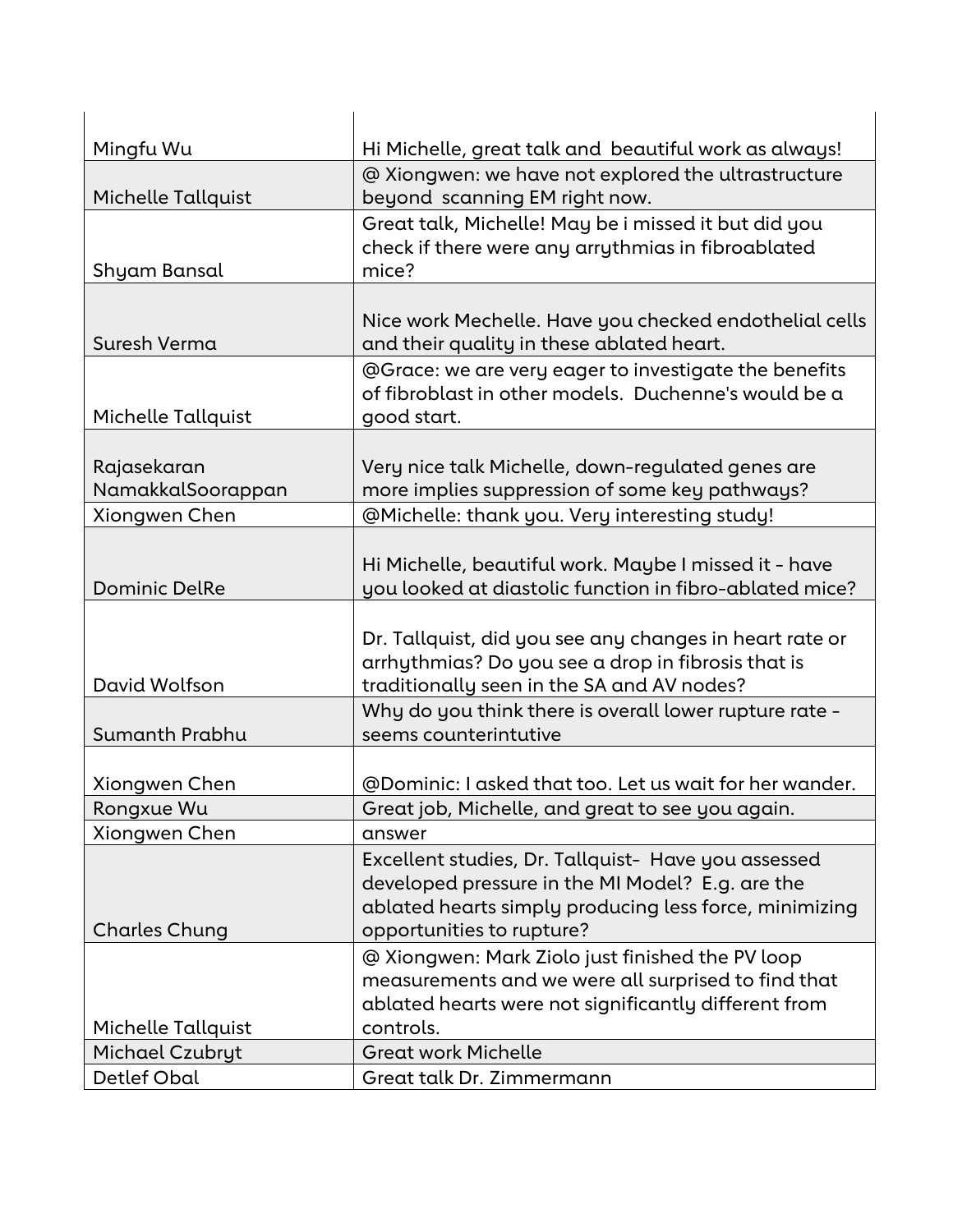|                             | @ Michelle-Thanks for the great presentation and         |
|-----------------------------|----------------------------------------------------------|
| Hind Lal                    | sharing unpublished data.                                |
|                             | @Michelle, maybe you can push up the heart rate and      |
| Xiongwen Chen               | probably see something.                                  |
|                             | @Michelle: Great talk! I'm also curious if you have      |
| <b>Farah Sheikh</b>         | observed arrhythmias!                                    |
|                             | @MariaPaola: we used the DTA mice rather than the        |
| <b>Michelle Tallquist</b>   | receptor mice.                                           |
| Joseph Wu                   | <b>Great talk Michelle!</b>                              |
| Li Qian                     | Ditto!                                                   |
| MariaPaola Santini          | thanks                                                   |
| <b>Farid Moussaviharami</b> | Great talk!                                              |
|                             | Michelle Tallquist, Thank you for your excellent         |
| Sakthivel Sadayappan        | presentation.                                            |
| Yi Hong                     | very interesting work. thanks                            |
|                             |                                                          |
| JoanHeller Brown            | Great talk Michelle. Very clear and beautiful data!      |
| Prabhat Ranjan              | (thumbsup)                                               |
| <b>Jeff Molkentin</b>       | hello michelle and good talk!                            |
| Rajasekaran                 |                                                          |
| NamakkalSoorappan           | Hi ROsygood to see you                                   |
| Venkatesh Sundararajan      | interesting work, Michelle                               |
| Hind Lal                    | Hi Rosie                                                 |
|                             | DrTallquist, do you see any CM proliferation in MI       |
|                             | model with fibroblast ablation? And have you looked      |
| Yike Zhu                    | at TAC model?                                            |
| Nicole Purcell              | Great talk!                                              |
| Suresh Verma                | Great to see you Rosie.                                  |
| Jennifer Davis              | great talk Michelle                                      |
|                             |                                                          |
| <b>Beverly Rothermel</b>    | Hi Michelle, nice to see you, and beautifully done work. |
|                             |                                                          |
|                             | @Shyam: we have not explored this aspect in detail but   |
| Michelle Tallquist          | would like to examine this aspect in the future.         |
| Ronglih Liao                | (thumbsup)                                               |
|                             | Great talk Dr. Tallquist. If I understood correctly, it  |
|                             | appears that fibroablated mice have decreases in cell-   |
|                             | based contractility, but increases in whole heart        |
|                             | contractility (ejection fraction). How can this be       |
|                             |                                                          |
|                             | sizes?                                                   |
| <b>Austin Feeney</b>        | explained? Does it relate to differences in chamber      |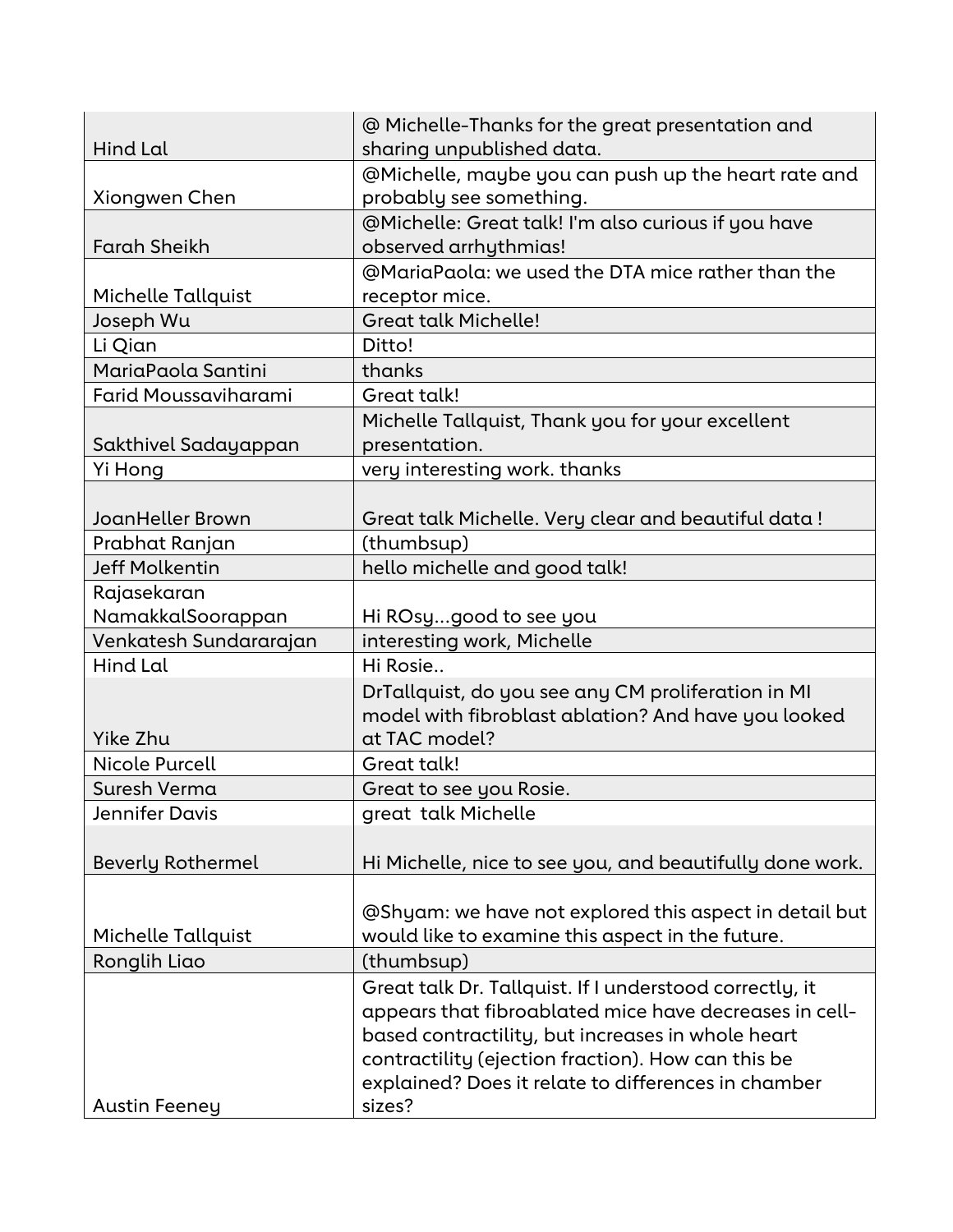|                           | Excellent study and nice talk, Michelle. Considering                                                             |
|---------------------------|------------------------------------------------------------------------------------------------------------------|
|                           | the therapeutic potential of fibroblast ablation, have                                                           |
|                           | you tried in an inducible model that you remove some                                                             |
|                           | fibroblasts right after injury, to see whether acute                                                             |
| Liming Pei                | fibroblast ablation is beneficial too?                                                                           |
|                           | Thank you Michelle for an excellent talk! Do you think                                                           |
|                           | that PDGFRa mediated ablation may selectively kill a                                                             |
|                           | specific fibroblast sub-population? And the remainder                                                            |
|                           | ones are low in Pdgfra and have different function? Or                                                           |
|                           | do you think this is simple a Cre efficiency issue? It<br>would be interesting to check the transcriptome of the |
| <b>Onur Kanisicak</b>     | remaining fibroblasts.                                                                                           |
| <b>Jil Tardiff</b>        | Thanks Michelle - nice work!                                                                                     |
| Chengxue Qin              | <b>Great Talk. Michelle</b>                                                                                      |
|                           |                                                                                                                  |
|                           | @Michelle very interesting observation. Great talk! That                                                         |
| Jiang Chang               | means majority of CF is not really useful?!                                                                      |
| Yajing Wang               | rongxue, great work!                                                                                             |
| <b>Walter Koch</b>        | Hi Rosie - good start !!                                                                                         |
|                           |                                                                                                                  |
|                           | Hi Jeff: we have never seen fibs and CM touch in EHM.<br>And it is as you said-CMs in EHM dhow a dense basal     |
|                           | membrane; fibs do not - similar as reported by us                                                                |
| <b>Wolfram Zimmermann</b> | earlier in rat EHM (Zimmermann et al 2002 Circ Res)                                                              |
| Wolfram Zimmermann        | Thanks Jil - tried my best                                                                                       |
| <b>Jeff Molkentin</b>     | Thanks Wolfram!! great talk!                                                                                     |
| Rongxue Wu                | <b>Thanks Yajing!</b>                                                                                            |
| <b>Jeff Molkentin</b>     | so much love!!!!!                                                                                                |
| Rongxue Wu                | Thank you for coming, everyone                                                                                   |
|                           | @Jiang: Or maybe they are important in ways we                                                                   |
|                           | haven't discovered yet? As you know Michelle showed                                                              |
|                           | that in the absence of fibroblast during development                                                             |
| <b>Onur Kanisicak</b>     | mice die                                                                                                         |
| Jiang Chang               | @rosie enjoying your talk!                                                                                       |
| Xiongwen Chen             | Rosie: Good presentation!                                                                                        |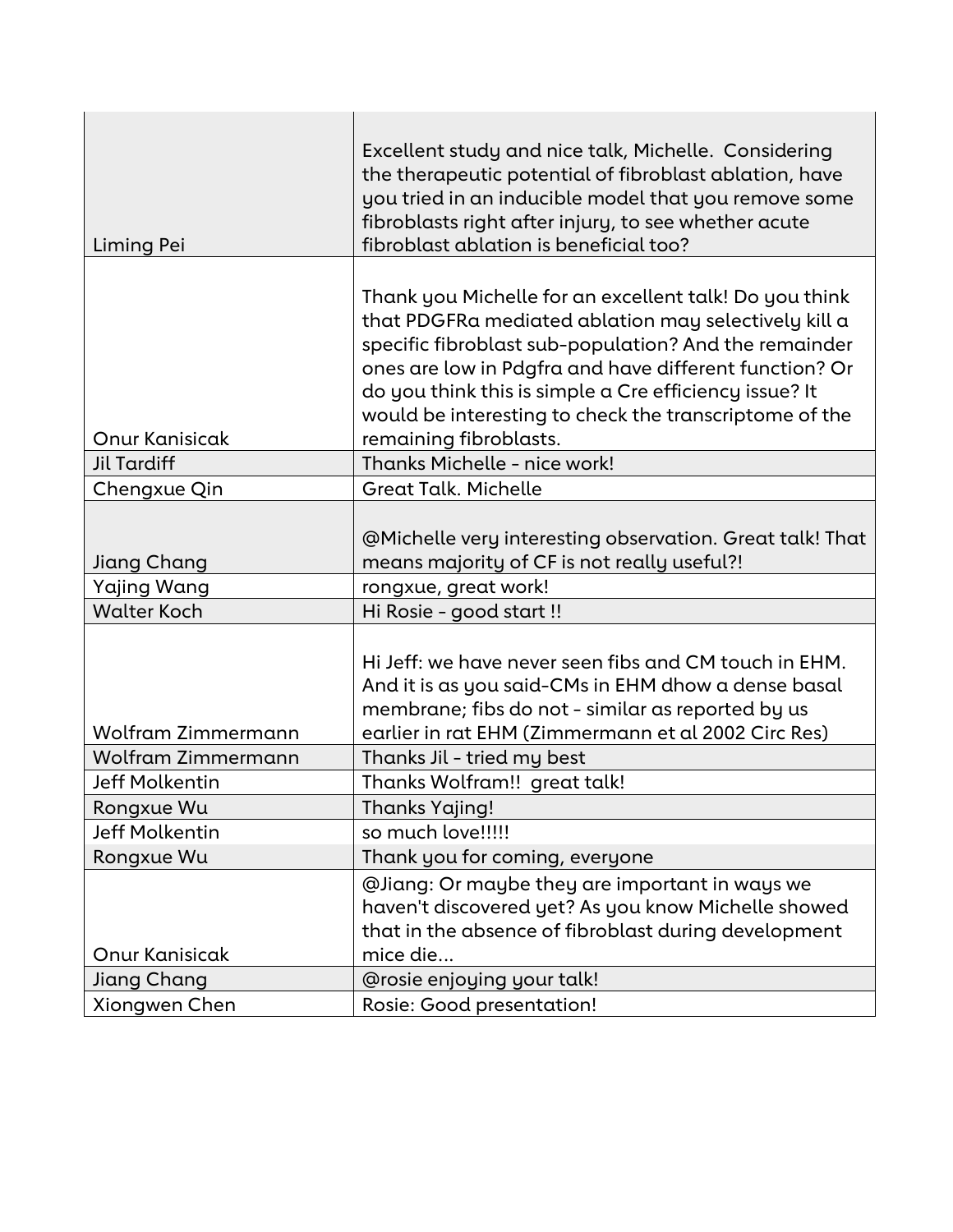|                                  | @Wolfson: SA and AV node collagen remains intact but<br>the density of fibroblasts is significantly reduced in                                                                                                          |
|----------------------------------|-------------------------------------------------------------------------------------------------------------------------------------------------------------------------------------------------------------------------|
|                                  | these areas. Heart rate is same as controls. Have not                                                                                                                                                                   |
|                                  | performed EKG. Would like to challenge and explore                                                                                                                                                                      |
| <b>Michelle Tallquist</b>        | this topic.                                                                                                                                                                                                             |
| <b>Jil Tardiff</b>               | Hi Jeff! Great to "see" you                                                                                                                                                                                             |
| Sakthivel Sadayappan             | Thanks Rongxue for presenting your novel findings!                                                                                                                                                                      |
| Pilar Alcaide                    | Very nice work, Rosie! Did you try agonist and<br>antagonist ligands of AHR, upstream of ARNT, in<br>barrier function?                                                                                                  |
| Rongxue Wu                       | Thanks, xiongwen                                                                                                                                                                                                        |
| Wolfram Zimmermann               | @Michelle: great talk, have you considered to try CAR-<br>T cell mediated Fib depletion (following the strategy of<br>the Epstein lab)                                                                                  |
|                                  | Hi Rosie, greetings from Philadelphia, did you look the                                                                                                                                                                 |
| Maria Cimini                     | permeabilization/function of lymphatic<br>vessels/endothelial cells, specifically in the KO mouse?                                                                                                                      |
| Liya Yin                         | @Rosie, great talk! Did you check the cerebral vessels?                                                                                                                                                                 |
|                                  | @Sumanth: Rupture rate is not lower. It is not<br>increased which was very surprising to us. We are<br>currently ablating after injury to explore the rate of<br>rupture if the hearts do not have time to adapt to the |
| Michelle Tallquist               | fibroblast reduced environment.                                                                                                                                                                                         |
| Xinliang Ma                      | Rosie: Nice work!                                                                                                                                                                                                       |
| Wei Guo                          | <b>Great work Rosie!</b>                                                                                                                                                                                                |
| Rongxue Wu                       | Yes, Pilar, we did both agonist and arnt overexpression                                                                                                                                                                 |
| Sumanth Prabhu                   | Thank you, Michelle. Very interesting set of studies!                                                                                                                                                                   |
|                                  |                                                                                                                                                                                                                         |
|                                  | @Charles: we have not explored the force production.                                                                                                                                                                    |
| Michelle Tallquist               | What do you think would be the best way to do this?<br><b>Great talk Rose!</b>                                                                                                                                          |
| Joseph Wu                        |                                                                                                                                                                                                                         |
| Rongxue Wu                       | Good to see you, xinling                                                                                                                                                                                                |
| Rajasekaran<br>NamakkalSoorappan | Nice presentation and interesting observations Rosie!<br>Congratulations!                                                                                                                                               |
| Mingfu Wu                        | Rongxue, beautiful work! Congratulations!                                                                                                                                                                               |
| <b>Onur Kanisicak</b>            | Thank you for a great talk Dr. Wu!                                                                                                                                                                                      |
|                                  |                                                                                                                                                                                                                         |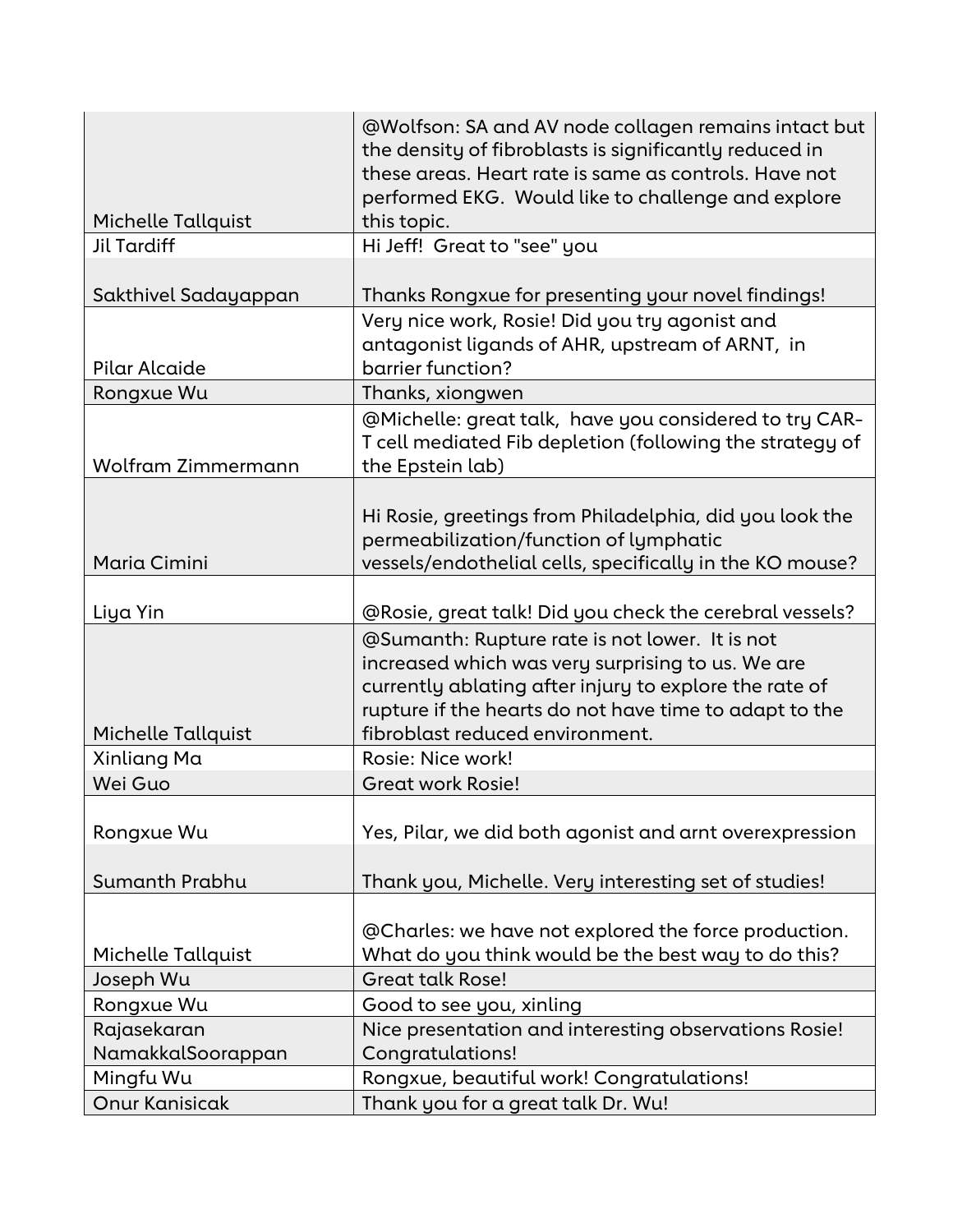| Timothy Audam<br>interesting talks!<br>@Rosie, wonderful talk! can protease inhibitor rescue<br>ARNT delection enhance EC permability<br>Zhongjian Cheng<br><b>Beautiful work Rosie</b><br>Jiang Chang<br>great talk. Rosie<br>Yi Hong<br>@Rosie, Very exciting science and great presentation.<br>Learnt a lot. Congrats!<br>Yibin Wang<br>Great presentation and work, @Rosie - thanks for<br><b>Jil Tardiff</b><br>participating!<br>Good talk! Did you try stroke model or look at<br>permeability at the BBB?<br>Xiongwen Chen<br>Ronglih Liao<br>nice work/presentation!<br>@Michelle, I was thinking in vivo or isolated heart.<br>Perhaps if mean arterial pressure is lower, that might<br>be a correlate also?<br><b>Charles Chung</b><br>Ke Cheng<br>Great talk Rongxue!<br>Thank you for all the speakers, Dr. Zimmermann, Dr.<br>Tallquist, and Dr. Wu for an amazing session. Also,<br>thank you for everyone attending for a great discussion<br>and organizers for a successful BCVS 2020. Please<br>continue to ask questions to our speakers as we have<br><b>Onur Kanisicak</b><br>more time. Cheers!<br>Xuejun Wang<br>@Rosie, nice work and great talk, Congrats!<br>Hi everyone. Glad to "see" you.<br>Michelle Tallquist<br>Great talk! Rosie.<br>Aijun Qiao<br>Pilar Alcaide<br><b>Great talk Michelle!</b><br>Good talk Rosie, didn't you see this effect on non-<br>Suresh Palaniyandi<br>cardiac vasculature by giving oral viral overexpression<br>@Rosie, did you check what protein leaks most in<br><b>ECKO? Thank you</b><br>Liya Yin<br>Hind Lal<br>@ Onur-good to see you<br><b>Guochang Fan</b><br>Excellent work, Rosie.<br>@Yike: we have only explored the perinatal CM<br>proliferation and there we do see reduced binucleation | <b>Guo Huang</b> | Great talk, Rosie!                            |
|-------------------------------------------------------------------------------------------------------------------------------------------------------------------------------------------------------------------------------------------------------------------------------------------------------------------------------------------------------------------------------------------------------------------------------------------------------------------------------------------------------------------------------------------------------------------------------------------------------------------------------------------------------------------------------------------------------------------------------------------------------------------------------------------------------------------------------------------------------------------------------------------------------------------------------------------------------------------------------------------------------------------------------------------------------------------------------------------------------------------------------------------------------------------------------------------------------------------------------------------------------------------------------------------------------------------------------------------------------------------------------------------------------------------------------------------------------------------------------------------------------------------------------------------------------------------------------------------------------------------------------------------------------------------------------------------------------------------------------------------------------------------------|------------------|-----------------------------------------------|
|                                                                                                                                                                                                                                                                                                                                                                                                                                                                                                                                                                                                                                                                                                                                                                                                                                                                                                                                                                                                                                                                                                                                                                                                                                                                                                                                                                                                                                                                                                                                                                                                                                                                                                                                                                         |                  |                                               |
|                                                                                                                                                                                                                                                                                                                                                                                                                                                                                                                                                                                                                                                                                                                                                                                                                                                                                                                                                                                                                                                                                                                                                                                                                                                                                                                                                                                                                                                                                                                                                                                                                                                                                                                                                                         |                  |                                               |
|                                                                                                                                                                                                                                                                                                                                                                                                                                                                                                                                                                                                                                                                                                                                                                                                                                                                                                                                                                                                                                                                                                                                                                                                                                                                                                                                                                                                                                                                                                                                                                                                                                                                                                                                                                         |                  |                                               |
|                                                                                                                                                                                                                                                                                                                                                                                                                                                                                                                                                                                                                                                                                                                                                                                                                                                                                                                                                                                                                                                                                                                                                                                                                                                                                                                                                                                                                                                                                                                                                                                                                                                                                                                                                                         |                  |                                               |
|                                                                                                                                                                                                                                                                                                                                                                                                                                                                                                                                                                                                                                                                                                                                                                                                                                                                                                                                                                                                                                                                                                                                                                                                                                                                                                                                                                                                                                                                                                                                                                                                                                                                                                                                                                         |                  |                                               |
|                                                                                                                                                                                                                                                                                                                                                                                                                                                                                                                                                                                                                                                                                                                                                                                                                                                                                                                                                                                                                                                                                                                                                                                                                                                                                                                                                                                                                                                                                                                                                                                                                                                                                                                                                                         |                  |                                               |
|                                                                                                                                                                                                                                                                                                                                                                                                                                                                                                                                                                                                                                                                                                                                                                                                                                                                                                                                                                                                                                                                                                                                                                                                                                                                                                                                                                                                                                                                                                                                                                                                                                                                                                                                                                         |                  |                                               |
|                                                                                                                                                                                                                                                                                                                                                                                                                                                                                                                                                                                                                                                                                                                                                                                                                                                                                                                                                                                                                                                                                                                                                                                                                                                                                                                                                                                                                                                                                                                                                                                                                                                                                                                                                                         |                  |                                               |
|                                                                                                                                                                                                                                                                                                                                                                                                                                                                                                                                                                                                                                                                                                                                                                                                                                                                                                                                                                                                                                                                                                                                                                                                                                                                                                                                                                                                                                                                                                                                                                                                                                                                                                                                                                         |                  |                                               |
|                                                                                                                                                                                                                                                                                                                                                                                                                                                                                                                                                                                                                                                                                                                                                                                                                                                                                                                                                                                                                                                                                                                                                                                                                                                                                                                                                                                                                                                                                                                                                                                                                                                                                                                                                                         |                  |                                               |
|                                                                                                                                                                                                                                                                                                                                                                                                                                                                                                                                                                                                                                                                                                                                                                                                                                                                                                                                                                                                                                                                                                                                                                                                                                                                                                                                                                                                                                                                                                                                                                                                                                                                                                                                                                         |                  |                                               |
|                                                                                                                                                                                                                                                                                                                                                                                                                                                                                                                                                                                                                                                                                                                                                                                                                                                                                                                                                                                                                                                                                                                                                                                                                                                                                                                                                                                                                                                                                                                                                                                                                                                                                                                                                                         |                  |                                               |
|                                                                                                                                                                                                                                                                                                                                                                                                                                                                                                                                                                                                                                                                                                                                                                                                                                                                                                                                                                                                                                                                                                                                                                                                                                                                                                                                                                                                                                                                                                                                                                                                                                                                                                                                                                         |                  |                                               |
|                                                                                                                                                                                                                                                                                                                                                                                                                                                                                                                                                                                                                                                                                                                                                                                                                                                                                                                                                                                                                                                                                                                                                                                                                                                                                                                                                                                                                                                                                                                                                                                                                                                                                                                                                                         |                  |                                               |
|                                                                                                                                                                                                                                                                                                                                                                                                                                                                                                                                                                                                                                                                                                                                                                                                                                                                                                                                                                                                                                                                                                                                                                                                                                                                                                                                                                                                                                                                                                                                                                                                                                                                                                                                                                         |                  |                                               |
|                                                                                                                                                                                                                                                                                                                                                                                                                                                                                                                                                                                                                                                                                                                                                                                                                                                                                                                                                                                                                                                                                                                                                                                                                                                                                                                                                                                                                                                                                                                                                                                                                                                                                                                                                                         |                  |                                               |
|                                                                                                                                                                                                                                                                                                                                                                                                                                                                                                                                                                                                                                                                                                                                                                                                                                                                                                                                                                                                                                                                                                                                                                                                                                                                                                                                                                                                                                                                                                                                                                                                                                                                                                                                                                         |                  |                                               |
|                                                                                                                                                                                                                                                                                                                                                                                                                                                                                                                                                                                                                                                                                                                                                                                                                                                                                                                                                                                                                                                                                                                                                                                                                                                                                                                                                                                                                                                                                                                                                                                                                                                                                                                                                                         |                  |                                               |
|                                                                                                                                                                                                                                                                                                                                                                                                                                                                                                                                                                                                                                                                                                                                                                                                                                                                                                                                                                                                                                                                                                                                                                                                                                                                                                                                                                                                                                                                                                                                                                                                                                                                                                                                                                         |                  |                                               |
|                                                                                                                                                                                                                                                                                                                                                                                                                                                                                                                                                                                                                                                                                                                                                                                                                                                                                                                                                                                                                                                                                                                                                                                                                                                                                                                                                                                                                                                                                                                                                                                                                                                                                                                                                                         |                  |                                               |
|                                                                                                                                                                                                                                                                                                                                                                                                                                                                                                                                                                                                                                                                                                                                                                                                                                                                                                                                                                                                                                                                                                                                                                                                                                                                                                                                                                                                                                                                                                                                                                                                                                                                                                                                                                         |                  |                                               |
| extended beyond the normal time window.<br>Michelle Tallquist                                                                                                                                                                                                                                                                                                                                                                                                                                                                                                                                                                                                                                                                                                                                                                                                                                                                                                                                                                                                                                                                                                                                                                                                                                                                                                                                                                                                                                                                                                                                                                                                                                                                                                           |                  | suggesting that proliferative capacity may be |
| <b>Onur Kanisicak</b><br>@Hind Good to see you too!! Cheers!                                                                                                                                                                                                                                                                                                                                                                                                                                                                                                                                                                                                                                                                                                                                                                                                                                                                                                                                                                                                                                                                                                                                                                                                                                                                                                                                                                                                                                                                                                                                                                                                                                                                                                            |                  |                                               |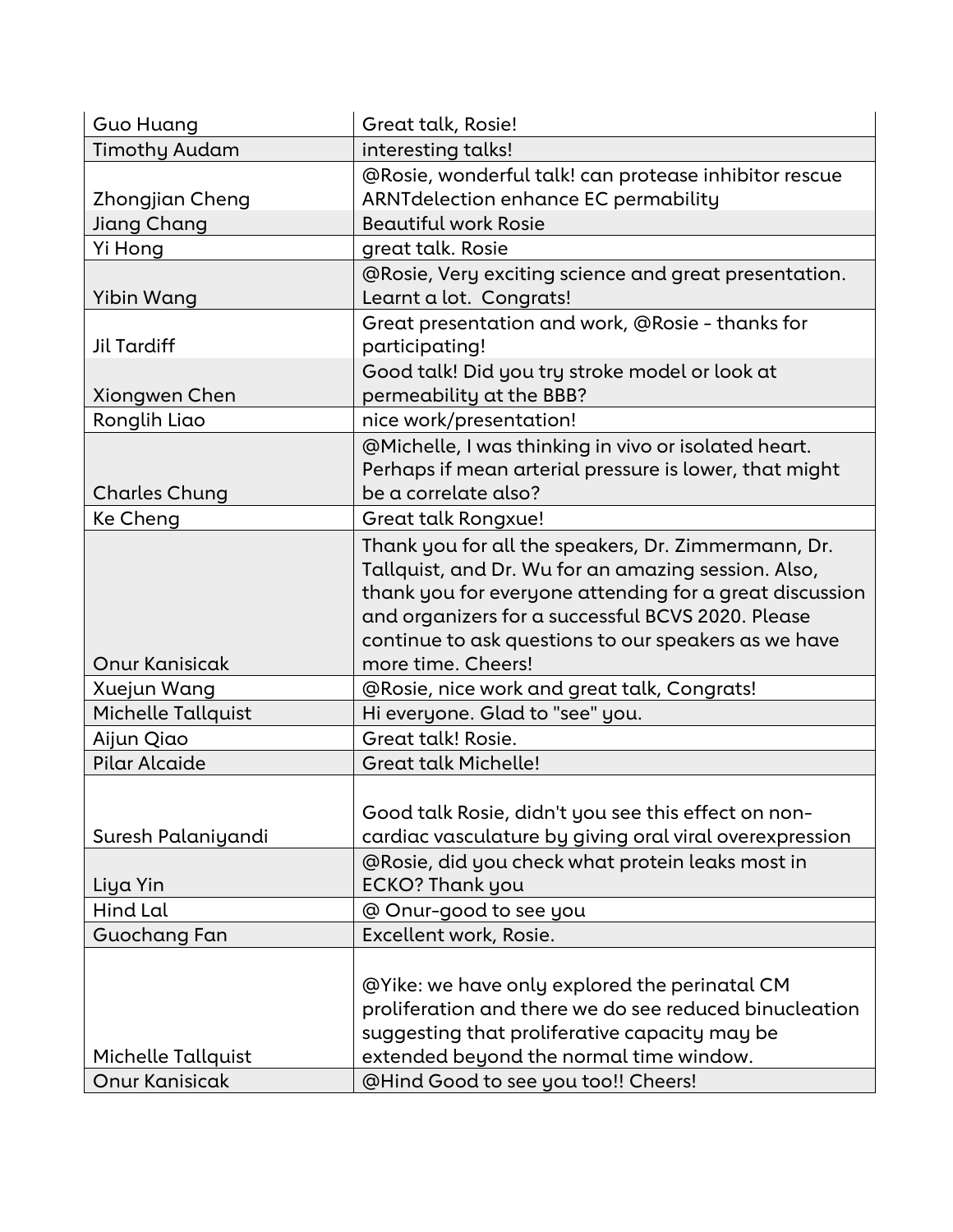|                       | Yes, we used both inhibitor and double knockout mice,<br>and it showed reduced permeability in the KO mice<br>after IR. I was not able to show those data due to the                                                                       |
|-----------------------|--------------------------------------------------------------------------------------------------------------------------------------------------------------------------------------------------------------------------------------------|
| Rongxue Wu            | limited time.                                                                                                                                                                                                                              |
| Fuli Xiang            | great talks from three excellent speakers! Thank you:)                                                                                                                                                                                     |
| Yike Zhu              | Thank you Dr Tallquist!                                                                                                                                                                                                                    |
| Michelle Tallquist    | @Yike: May try TAC in the future. We are curious to<br>learn if the hypertrophy that we observe is<br>maladaptive.                                                                                                                         |
| Sathyadev Unudurthi   | Great job moderating the session @Onur                                                                                                                                                                                                     |
|                       |                                                                                                                                                                                                                                            |
| Fuli Xiang            | Thank you Onur for organize such a great session!                                                                                                                                                                                          |
| Rongxue Wu            | Thanks Dr. Fan. good to see you and thank you for your<br>support                                                                                                                                                                          |
|                       |                                                                                                                                                                                                                                            |
|                       | @Katherine: there seems to be an age component -                                                                                                                                                                                           |
| Wolfram Zimmermann    | "younger" fibs support better function.                                                                                                                                                                                                    |
| Rajarajan             |                                                                                                                                                                                                                                            |
| AmirthalingamThanda   | @Onur: Good to see you                                                                                                                                                                                                                     |
| <b>Farah Sheikh</b>   | @Michelle-good to "see you" & great talkwondering<br>if you observed arrhythmias in your mice?                                                                                                                                             |
| Sathyadev Unudurthi   | @Michelle - Great talk Michelle, do you think that<br>ablation of fibroblasts in the LV and RV could change<br>the stiffness of the cardiac tissue and as a result, you<br>could see changes in the structure of aorta and<br>vasculature? |
| <b>Onur Kanisicak</b> | @Sathya: Thank you! Its my honor to introduce these<br>great speakers. As evident from the interest I would<br>suggest that we need more fibroblast talks in future<br>BSVC <sub>s</sub> .                                                 |
| Michelle Tallquist    | @Austin: Great question. We don't see increases in EF<br>at baseline, but hearts do perform better than controls<br>after injury.                                                                                                          |
| Suresh Palaniyandi    | Hi Roxie, didn't you see this effect on non-cardiac<br>vasculature by giving oral viral overexpression<br>systemically                                                                                                                     |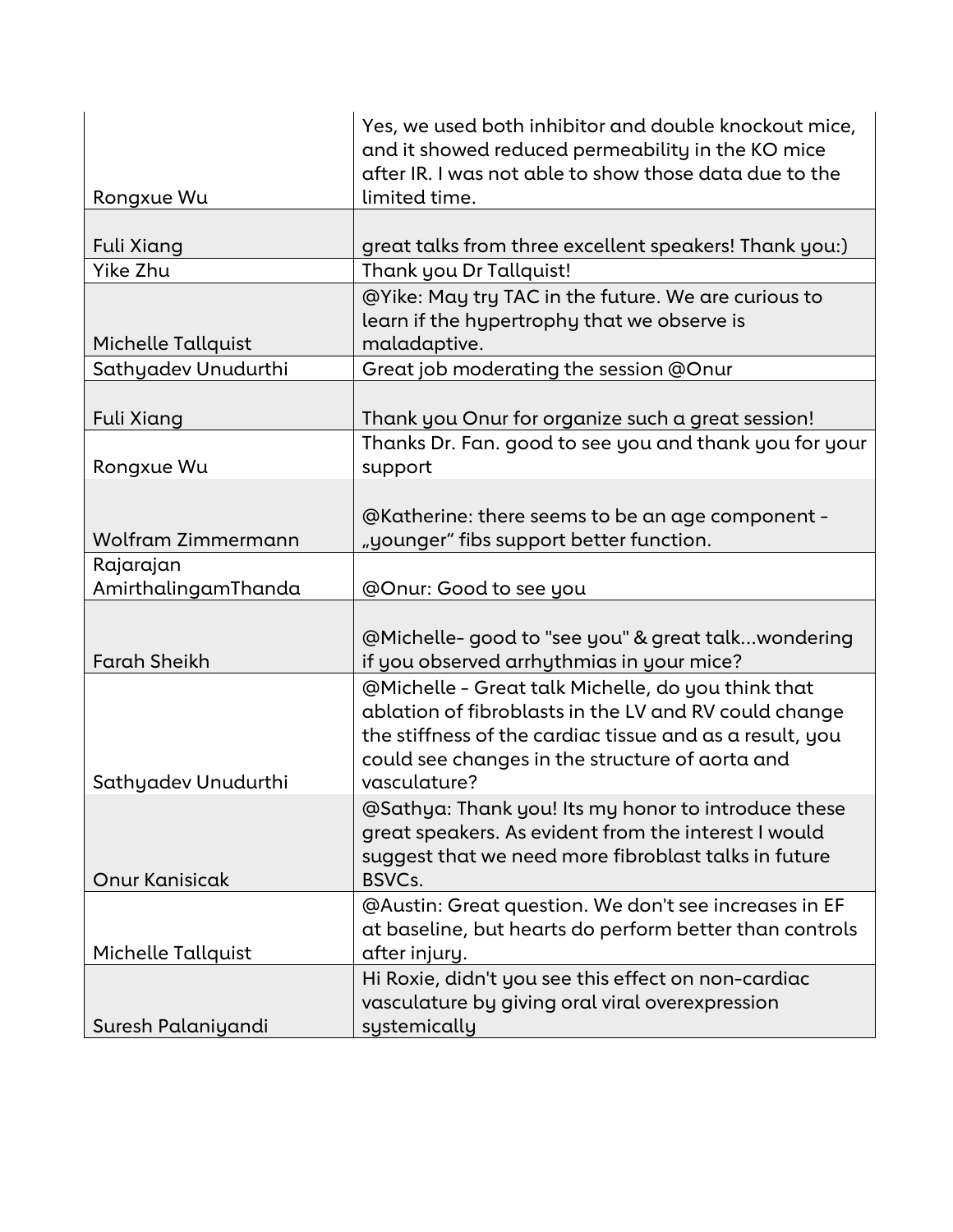|                           | Great talk Dr. Zimmermann! Nice to see you here! One<br>question: You mentioned that fibroblast enhanced the<br>CM Ca2+ handling, does cell-cell connection necessary                                                                                                   |
|---------------------------|-------------------------------------------------------------------------------------------------------------------------------------------------------------------------------------------------------------------------------------------------------------------------|
| Jijun Huang<br>Rongxue Wu | for the effect?<br>Hi, Liya, good question, we checked the different size of<br>protein leakage but not a particular one.                                                                                                                                               |
|                           |                                                                                                                                                                                                                                                                         |
|                           | @Bartulous: G418 - no contribution to contractile                                                                                                                                                                                                                       |
| Wolfram Zimmermann        | function under non-transgenic conditions                                                                                                                                                                                                                                |
|                           | @Cimini: yes, can be done, but does not improve                                                                                                                                                                                                                         |
| Wolfram Zimmermann        | performance                                                                                                                                                                                                                                                             |
|                           |                                                                                                                                                                                                                                                                         |
| Rongxue Wu                | Good to "see" you Dr. Liao, and thank you for coming                                                                                                                                                                                                                    |
|                           | @Wolfram: Have you tried to add endothelial cells in                                                                                                                                                                                                                    |
| <b>Onur Kanisicak</b>     | the mix?                                                                                                                                                                                                                                                                |
|                           |                                                                                                                                                                                                                                                                         |
|                           | Hi, Xiongwen, Regarding BBB, no leakage was found in                                                                                                                                                                                                                    |
|                           | ARNT KO mice. However, we have another BBB related                                                                                                                                                                                                                      |
| Rongxue Wu                | paper that will be published soon.                                                                                                                                                                                                                                      |
| Michelle Tallquist        | @onur: we would love to do single cell on the remain<br>cells to explore this question. As for now we have<br>performed ribotag to examine gene expression in the<br>remaining alpha expressing fibroblasts and do not see<br>significant increases in ECM transcripts. |
|                           | @Czubryt: input Fibs show - because of their 2D<br>propagation - myofibroblast properties (SMA, stress<br>fibers). This phenotype reverses in EHM to a fibroblast<br>phenotype and can be induced again by pro-fibrotic                                                 |
| Wolfram Zimmermann        | stimuli such as TGFb                                                                                                                                                                                                                                                    |
|                           | @. Yibin Wang, I appreciate your coming and                                                                                                                                                                                                                             |
| Rongxue Wu                | encourage.                                                                                                                                                                                                                                                              |
| Rongxue Wu                | Hi Yi Hong                                                                                                                                                                                                                                                              |
| Rongxue Wu                | Thanks CJ                                                                                                                                                                                                                                                               |
| Rongxue Wu                | Good you are hear @ Timothy AUdan                                                                                                                                                                                                                                       |
| <b>Onur Kanisicak</b>     | @Michelle: Thank you!                                                                                                                                                                                                                                                   |
| Rongxue Wu                | Hi Guo huang                                                                                                                                                                                                                                                            |
| Wolfram Zimmermann        | @Zhou: difficult to perform but interesting experiment,<br>we have not done this comparision                                                                                                                                                                            |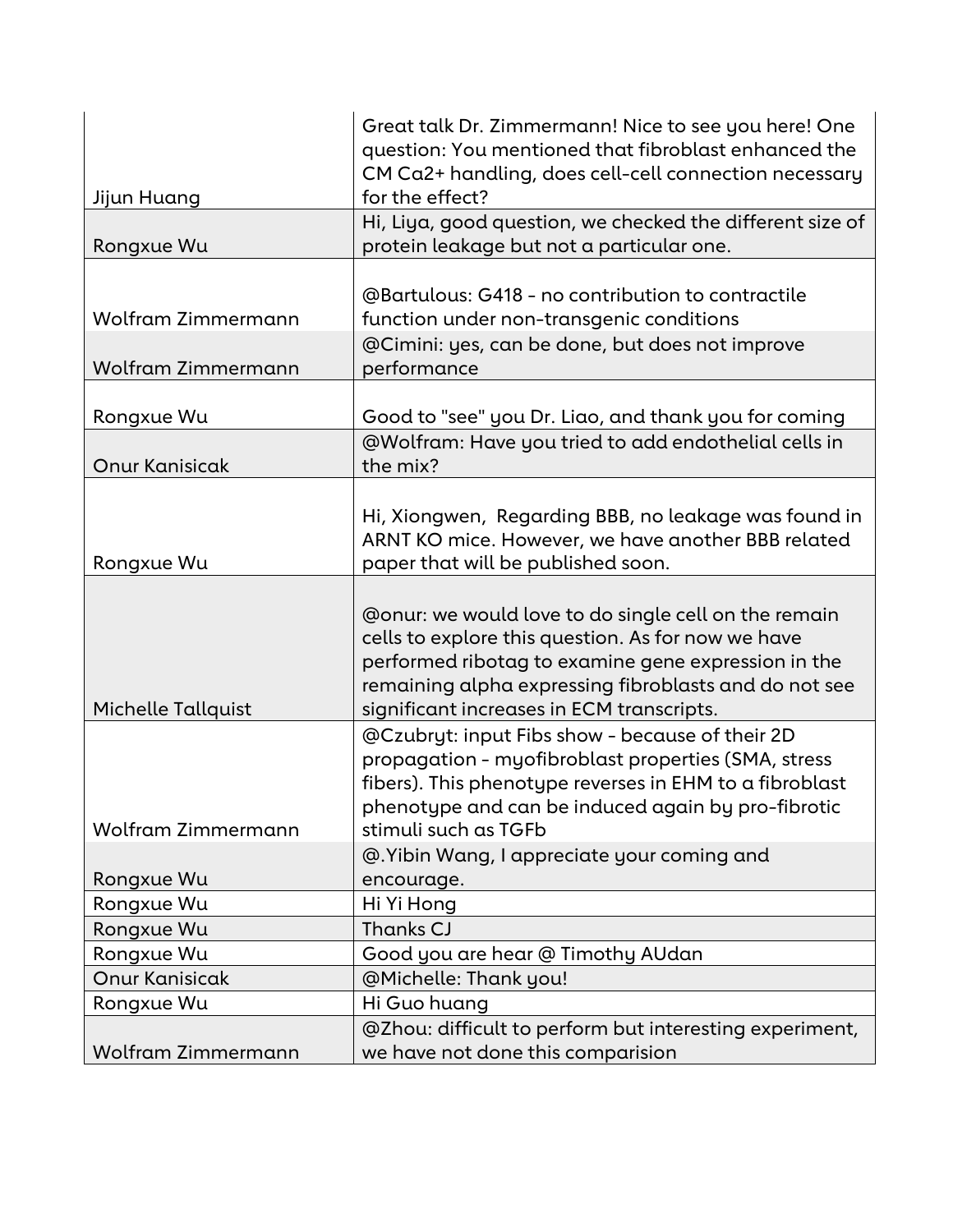| Rongxue Wu         | Thank you for everyone, if I missed anyone's question,<br>please contact me rwu3@uchicago.edu<br>Nice presentation and interesting observations Rosie!                                                                     |
|--------------------|----------------------------------------------------------------------------------------------------------------------------------------------------------------------------------------------------------------------------|
| Rajasekaran        |                                                                                                                                                                                                                            |
| NamakkalSoorappan  | Congratulations!                                                                                                                                                                                                           |
| Wolfram Zimmermann | @Heinrich: "crosstalk" appears via biomechanical<br>condensation of ECM (important at early stages) and<br>thus stiffening of the ECM, but paracrine factors can of<br>course not be ruled out, seem however less dominant |
|                    | @Sathyadev: That is a possibility that we have not                                                                                                                                                                         |
| Michelle Tallquist | explored yet.                                                                                                                                                                                                              |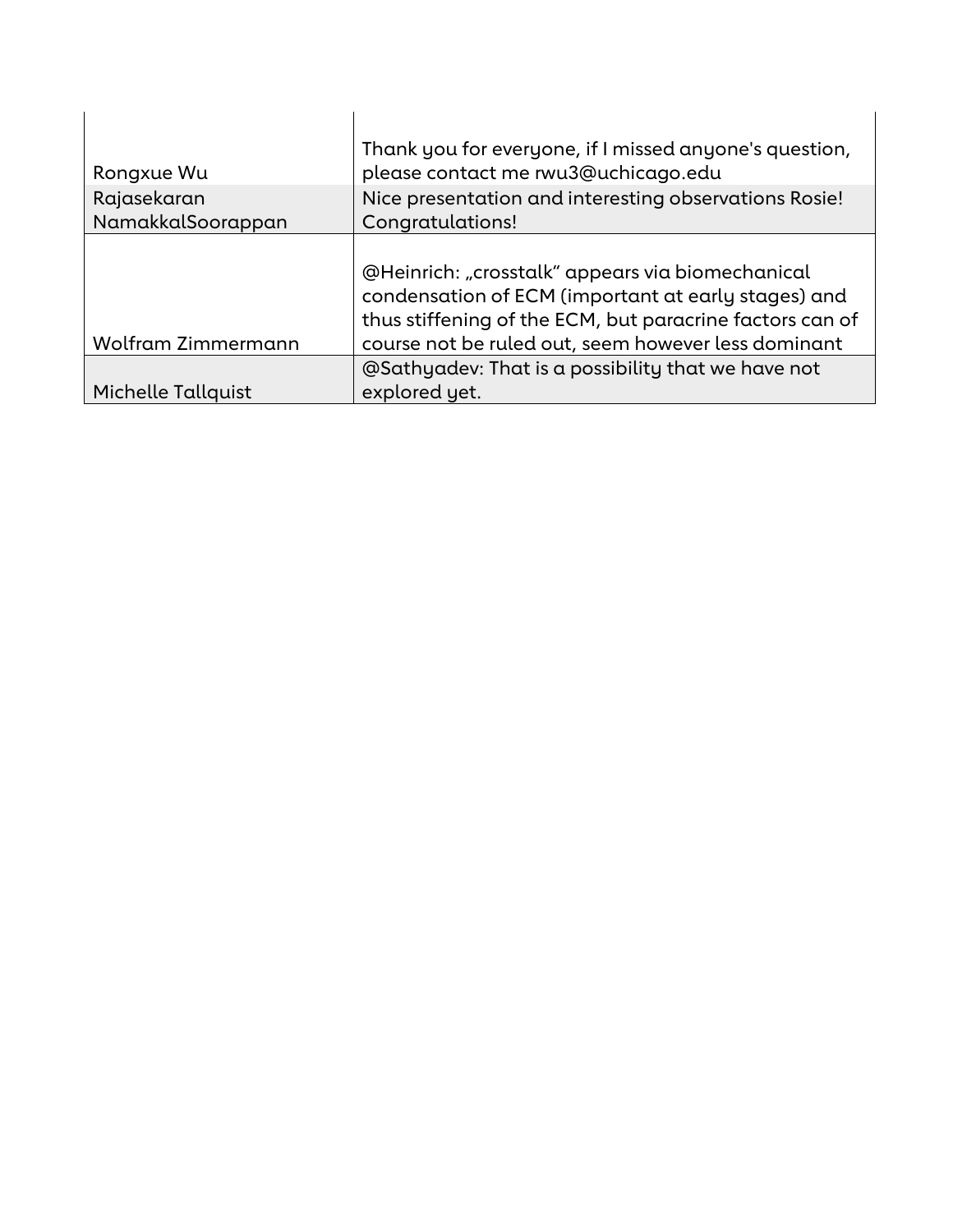# Concurrent Session 13B: Regulation of Small RNAs in Heart Failure

| name                  | message                                                                                                                                                                                                                                                                                                                                                    |
|-----------------------|------------------------------------------------------------------------------------------------------------------------------------------------------------------------------------------------------------------------------------------------------------------------------------------------------------------------------------------------------------|
| <b>Joe Trusso</b>     | Welcome! Thank you for joining us. You should be<br>hearing music play as we wait for the session to begin. If<br>you do not, please submit a support ticket by clicking on<br>the Request Support button located at the bottom left<br>of the player.                                                                                                     |
| Jaunian Chen          | Good morning everyone. Welcome to Concurrent<br>Session 13B on "Regulation of Small RNAs in Heart<br>Failure". I am Jaunian Chen from UCLA, your moderator<br>for this session. We have two excellent talks scheduled.<br>During the session, please feel free to contribute your<br>thoughts or post questions in the Chat section. Enjoy the<br>session! |
| Sakthivel Sadayappan  | Thank you, Dr. Chen, for moderating this session!!                                                                                                                                                                                                                                                                                                         |
| <b>Yigang Wang</b>    | I am here!                                                                                                                                                                                                                                                                                                                                                 |
| Raj Kishore           | good morning all                                                                                                                                                                                                                                                                                                                                           |
| <b>Walter Koch</b>    | hey Raj - guess you will miss faculty meeting - Ha!                                                                                                                                                                                                                                                                                                        |
| Jaunian Chen          | Good morning! looking forward to your talks!                                                                                                                                                                                                                                                                                                               |
| Jiang Chang           | Good morning Raj Yigang and Sakthi                                                                                                                                                                                                                                                                                                                         |
| Sakthivel Sadayappan  | Hello Dr. Wang and Dr. Kishore, Thank you for your<br>presentation!!                                                                                                                                                                                                                                                                                       |
| <b>Walter Koch</b>    | oh no thats at noon - all good                                                                                                                                                                                                                                                                                                                             |
| Raj Kishore           | I wont wally                                                                                                                                                                                                                                                                                                                                               |
| Raj Kishore           | thank you for invitTION sHAKTHI, jIL AND lOREN                                                                                                                                                                                                                                                                                                             |
| Sakthivel Sadayappan  | (shh)                                                                                                                                                                                                                                                                                                                                                      |
| Mohsin Khan           | Hello everyone, Great sessionLooking forward to the<br>talks                                                                                                                                                                                                                                                                                               |
| Hind Lal              | (wave)                                                                                                                                                                                                                                                                                                                                                     |
| <b>Yigang Wang</b>    | Good morning Raj, Jiang, and Saktthivel                                                                                                                                                                                                                                                                                                                    |
| Sakthivel Sadayappan  | Dr. Khan, How are you?                                                                                                                                                                                                                                                                                                                                     |
| Keith Jones           | Hi all                                                                                                                                                                                                                                                                                                                                                     |
| <b>Willem DeLange</b> | Good Morning!                                                                                                                                                                                                                                                                                                                                              |
| Mohsin Khan           | Doing well Sakthi. Wonderful meeting Congrats to you,<br>Jill and Loren                                                                                                                                                                                                                                                                                    |
| Sakthivel Sadayappan  | Hi Keith!!                                                                                                                                                                                                                                                                                                                                                 |
| Xinliang Ma           | Hello Raj! Good to "see" you here                                                                                                                                                                                                                                                                                                                          |
| Raj Kishore           | Hi Xin                                                                                                                                                                                                                                                                                                                                                     |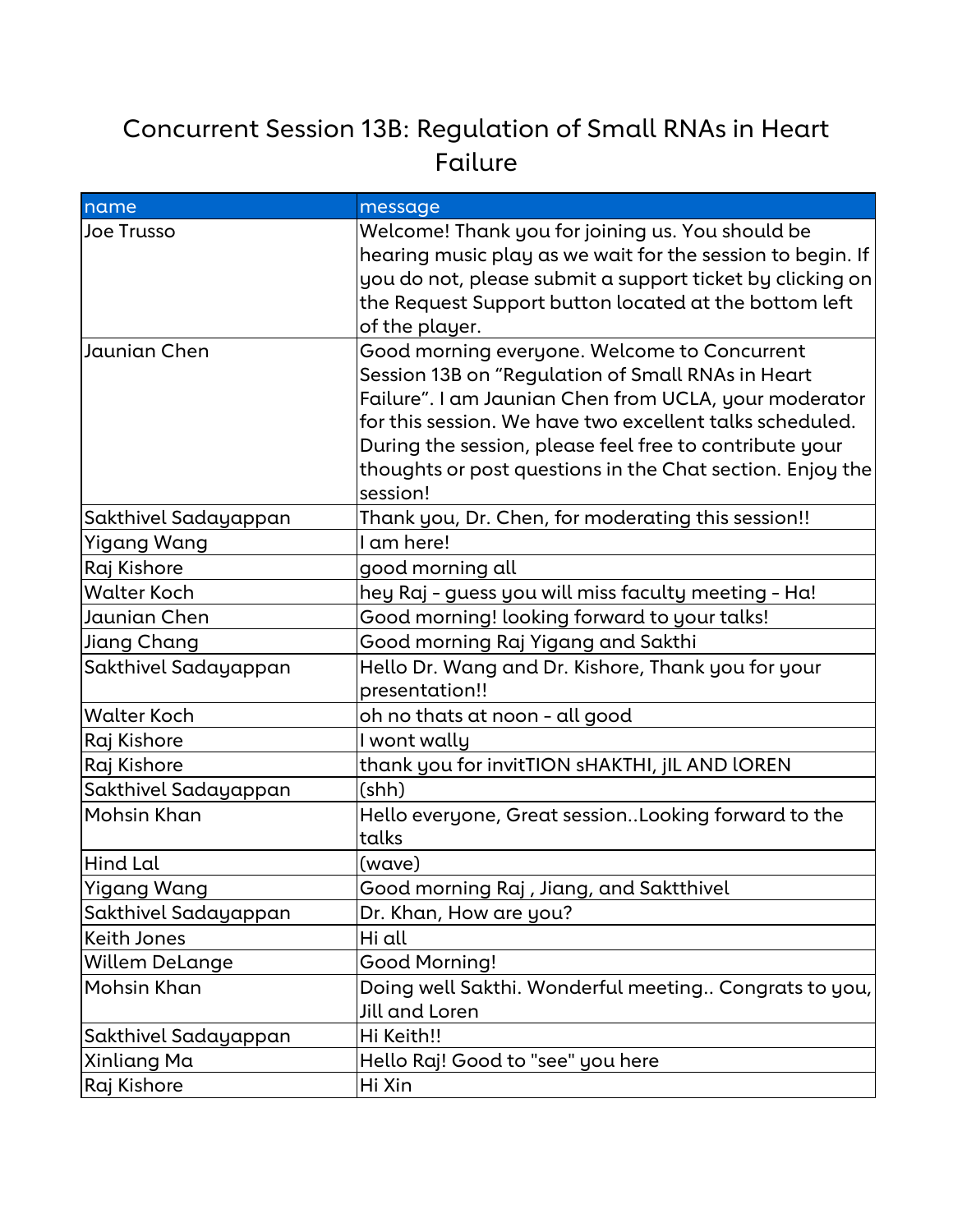| <b>Gang Fan</b>        | good morning                                                |
|------------------------|-------------------------------------------------------------|
| Keith Jones            | Hi Sakthi! Hi Raj , good "seein"everyone!                   |
| Venkatesh Sundararajan | Good morning all!                                           |
| Jiang Chang            | Thank you Jaunian for moderating the section                |
| Venkata Garikipati     | Hi Raj, Nice to see you                                     |
| Rongxue Wu             | Good morning, Raj. nice to see you                          |
| Rajarajan              | Hi Raj, Good to see you                                     |
| AmirthalingamThanda    |                                                             |
| Gopal Babu             | GM everyone                                                 |
| Loren Wold             | Looking forward to watching Raj for 15 minutes!             |
| Raj Kishore            | ha Loren                                                    |
| Kimberly Ferrero       | Are these from only male mice with MI, Raj?                 |
| Kimberly Ferrero       | beautiful images by the way                                 |
| Raj Kishore            | in this cohort, yes, only male mice                         |
| Suresh Verma           | Hi Raj, Nice to see you after some time. Nice work          |
| Ronglih Liao           | indeed, good to see Raj and listen to his recent work on    |
|                        | small RNAs                                                  |
| Ronglih Liao           | Good morning everyone!                                      |
| Raj Kishore            | hi Ronglih                                                  |
| Suresh Palaniyandi     | Hi Raj, if you don't have I/R injury, don't the exosomes    |
|                        | damage just diabetic hearts (without any injury)?           |
| Rajarajan              | Hi Raj, did you get chance to check the RV function in      |
| AmirthalingamThanda    | $ $ the diabetic mice compared to normal mice $ $           |
| Liming Pei             | Nice study, Raj. Have you test other diabetes models,       |
|                        | such as high fat diet induced diabetic model?               |
| Raj Kishore            | potentially, though vascularity at that age was not         |
|                        | different in noninjured mice                                |
| Raj Kishore            | yes, high fat diet model has similar findings               |
| Liming Pei             | Nice. Thanks, Raj.                                          |
| Raj Kishore            | no we didnot look at RV functions                           |
| <b>Yigang Wang</b>     | Raj : This is an excellent presentation                     |
| Rajarajan              | Thanks                                                      |
| AmirthalingamThanda    |                                                             |
| Liya Yin               | Hi, Sakthi, Loren, Raj, Yi-gang,JC, Ma, Rosie,nice to "see" |
|                        | you all this is a great session!                            |
| Raj Kishore            | thanks yigang                                               |
| Yigang Wang            | Thanks Liya, good to "see" you                              |
| Saumya DAS             | Nice talk Raj. Do you think miR-499 is 'more selectively'   |
|                        | $ $ targeted to the exosomes in diabetic mice or is it      |
|                        | stoichiometry                                               |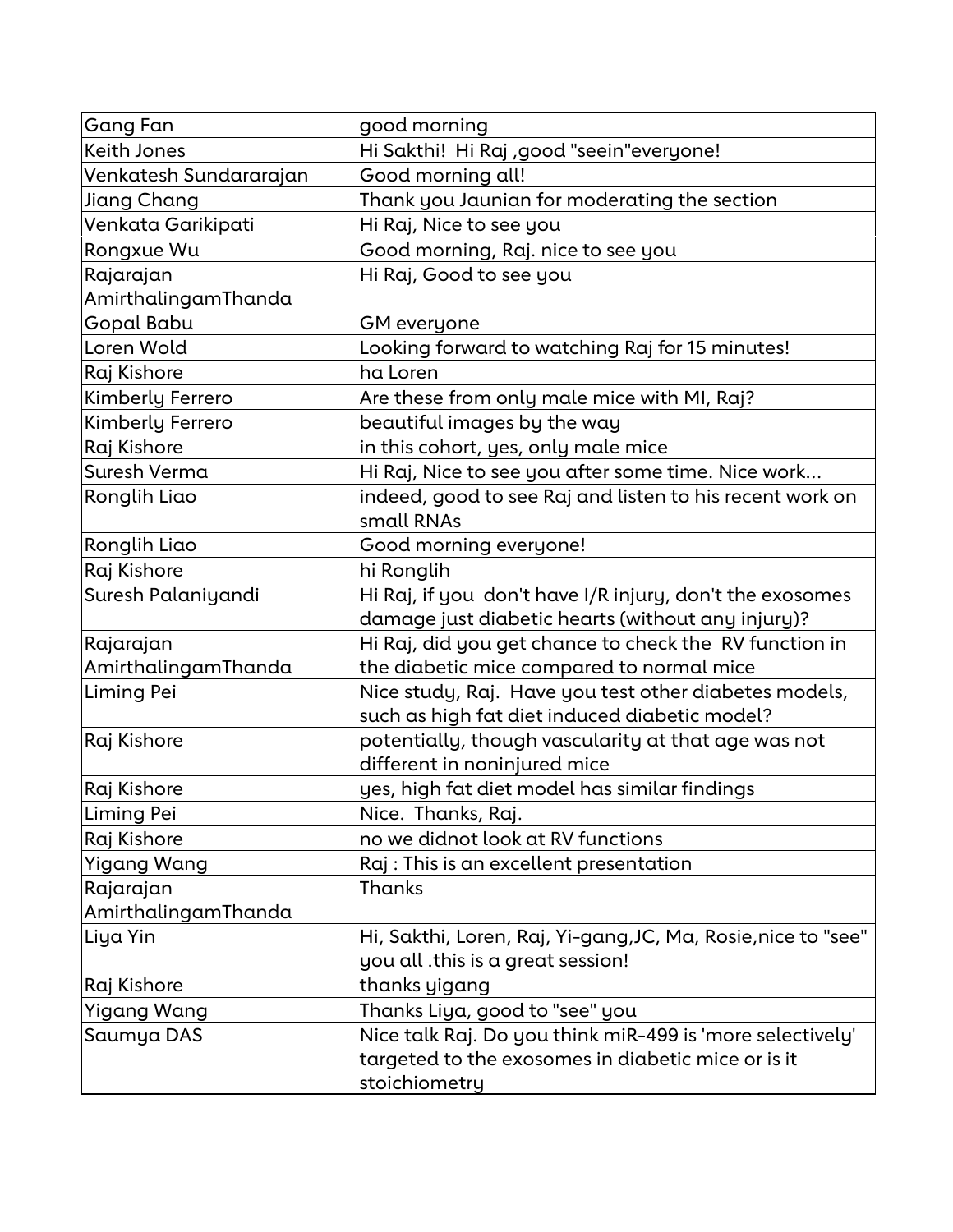| Raj Kishore             | Soumya, all mirs are seen in diabetic muscle exosomes,<br>but only 499 at higher levels, mir1 is downregulated                                                        |
|-------------------------|-----------------------------------------------------------------------------------------------------------------------------------------------------------------------|
| Raj Kishore             | *myomirs                                                                                                                                                              |
| <b>Yajing Wang</b>      | Raj, great work! I am wondering-are there any cluster<br>with miR499 or family?                                                                                       |
| Liya Yin                | @Raj,did you check miR21? Thank you. Great talk!                                                                                                                      |
| <b>Yajing Wang</b>      | Hi, Liya, good to meet you!                                                                                                                                           |
| Raj Kishore             | we only focussed on myomiRs that were differentially<br>regulated with diabetes                                                                                       |
| Joseph Wu               | Great talk Raj!                                                                                                                                                       |
| Venkatesh Sundararajan  | @Raj, Excellent work and talk!! Curious to know whether<br>exosomes carry mitochondria within it? Have you found<br>any mt related proteins or RNA in these exosomes? |
| Liya Yin                | @Yajing, you can relax today. Great talk yesterday                                                                                                                    |
| Raj Kishore             | <b>Thanks Joe</b>                                                                                                                                                     |
| <b>Yajing Wang</b>      | liya, thank you! yes, i feel much relieved                                                                                                                            |
| Raj Kishore             | Venkatesh: there is some evidence of mitochondria in<br>exo, we havenot investigated that                                                                             |
| Venkatesh Sundararajan  | Thanks, Raj                                                                                                                                                           |
| <b>Walter Koch</b>      | Great Talk as always - Temple Rocks!                                                                                                                                  |
| Rajasekaran             | Great talk Dr. Kishore!                                                                                                                                               |
| NamakkalSoorappan       |                                                                                                                                                                       |
| Raj Kishore             | Thank you wally and Raj                                                                                                                                               |
| <b>Ganesh Halade</b>    | @Raj - great talk !                                                                                                                                                   |
| Venkata Garikipati      | <b>Agreed Wally!</b>                                                                                                                                                  |
| Shyam Bansal            | Interesting work, Raj! Thanks,                                                                                                                                        |
| <b>Cindy Benedict</b>   | Nice talk Raj!                                                                                                                                                        |
| Mohsin Khan             | Great Talk Raj.                                                                                                                                                       |
| <b>Kimberly Ferrero</b> | Definitely a great talk -- really proud to be part of CTM<br>with science like this!                                                                                  |
| Yajing Wang             | Ray, I like the name: my-o-miRNA                                                                                                                                      |
| Rongxue Wu              | Interesting findings, I enjoyed your<br>talk, Raj                                                                                                                     |
| Zhongjian Cheng         | Excellent talk Raj! You are true rocks!                                                                                                                               |
| Ajit Magadum            | Excellent work and talk Raj                                                                                                                                           |
| <b>Willem DeLange</b>   | Great talk- not my field at all, so please excuse my<br>ignorance, Are miR499 and Myh7 expression co-<br>regulated in any way?                                        |
| Hind Lal                | Great talk Raj, as always.                                                                                                                                            |
| Raj Kishore             | Willem: not that i know of                                                                                                                                            |
| Sakthivel Sadayappan    | Superb, Raj! Great talk as always!                                                                                                                                    |
| Keith Jones             | Hi Yigang!                                                                                                                                                            |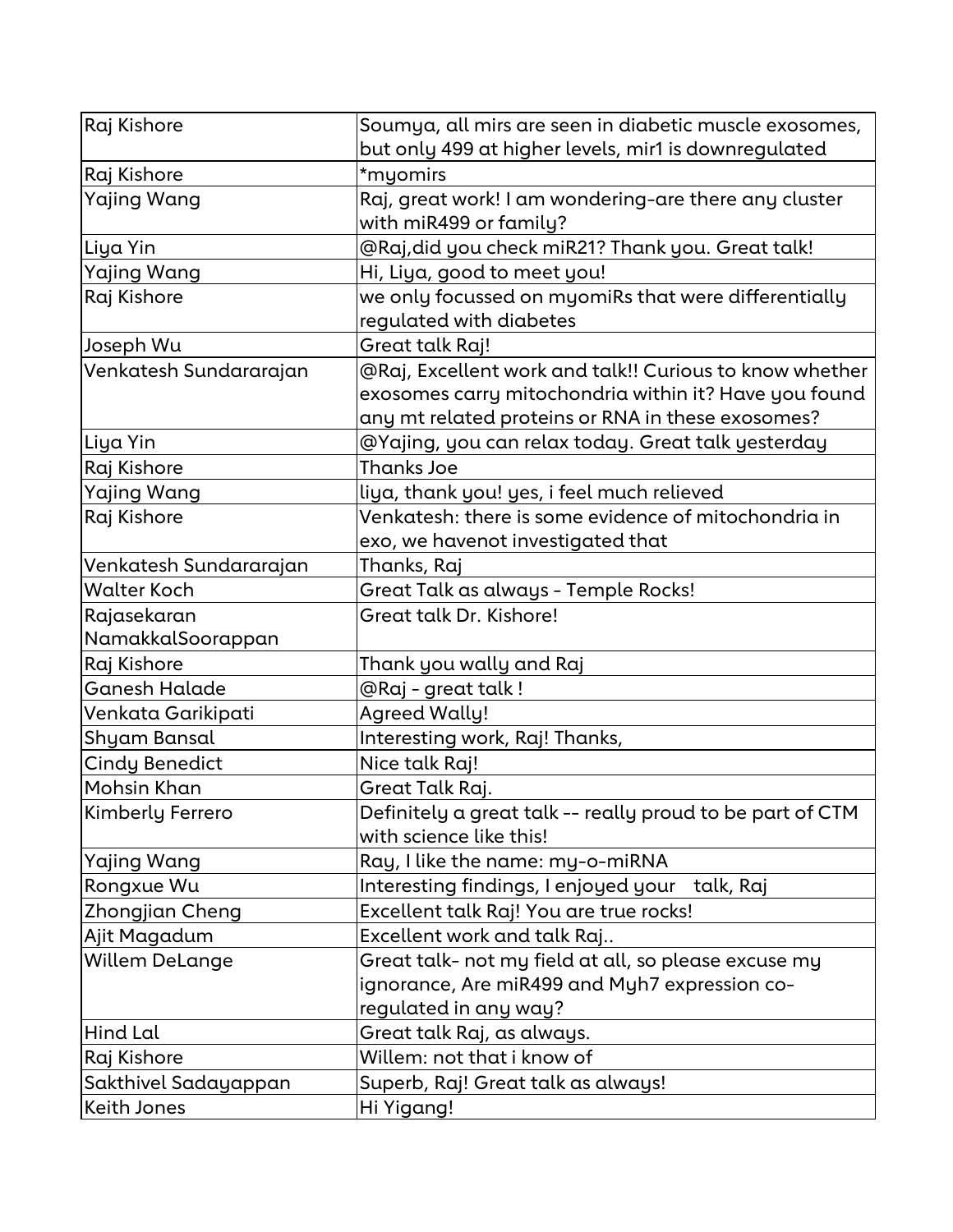| <b>Willem DeLange</b> | Thank you                                                 |
|-----------------------|-----------------------------------------------------------|
| <b>Yigang Wang</b>    | Nice job Raj.                                             |
| Raj Kishore           | Thank you all                                             |
| Mohsin Khan           | Hi Dr Wang Good to see you                                |
| Rongxue Wu            | Good to see you Dr. Wang!                                 |
| <b>Yigang Wang</b>    | Good to be here!                                          |
| Zhongjian Cheng       | Nice to see you Yigang!                                   |
| Sherin Saheera        | Hi Rajgreat talk!                                         |
| Pilar Alcaide         | Beautiful work, Raj!                                      |
| Raj Kishore           | hi sherin                                                 |
| Raj Kishore           | thanks Pilar                                              |
| <b>Keith Jones</b>    | Interesting work Raj. have you figures out whether the    |
|                       | circulating miR-449 is in EPCs or in exosomes in the      |
|                       | blood? Or both?                                           |
| Raj Kishore           | Hi keith, it is enriched in plasma exosmes as well        |
| Raj Kishore           | and both                                                  |
| <b>Keith Jones</b>    | INTERESTING, looked in diabetic human serum yet?          |
| Sherin Saheera        | Raj, I totally agree that exosomes are a promising        |
|                       | treatment strategy. Do you think in any way these         |
|                       | exosomes (let it be any from source) would have a         |
|                       | deleterious effect, since they can carry redundant        |
|                       | proteins form the parent cell?                            |
| Raj Kishore           | On it, keith                                              |
| Raj Kishore           | thats what i showed you Sherin, depending on source       |
|                       | they could be deliterious as well                         |
| Sherin Saheera        | I think I missed it, I will go through the presentation.  |
|                       | Thanks so much!                                           |
| Yajing Wang           | yigang, great model and great work!                       |
| Liya Yin              | @Yigang, Great talk!Thank you                             |
| <b>Yigang Wang</b>    | Thank you!                                                |
| Di Lang               | Thank you Dr. Wang, Great presentation!                   |
| Yigang Wang           | Thank you                                                 |
| Raj Kishore           | yigang: what percentage of CM proliferate? in vitro or in |
|                       | vivo                                                      |
| <b>Yigang Wang</b>    | I will need to check for the exact number. We used both   |
|                       | in vivo and in vitro                                      |
| Liya Yin              | @Yigang, You only injected twice Tamoxifen? Dosage?       |
|                       | Thank you                                                 |
| Guo Huang             | Nice work, Yigang!                                        |
| Ronglih Liao          | (thumbsup)                                                |
| Raj Kishore           | thats great work, yigang                                  |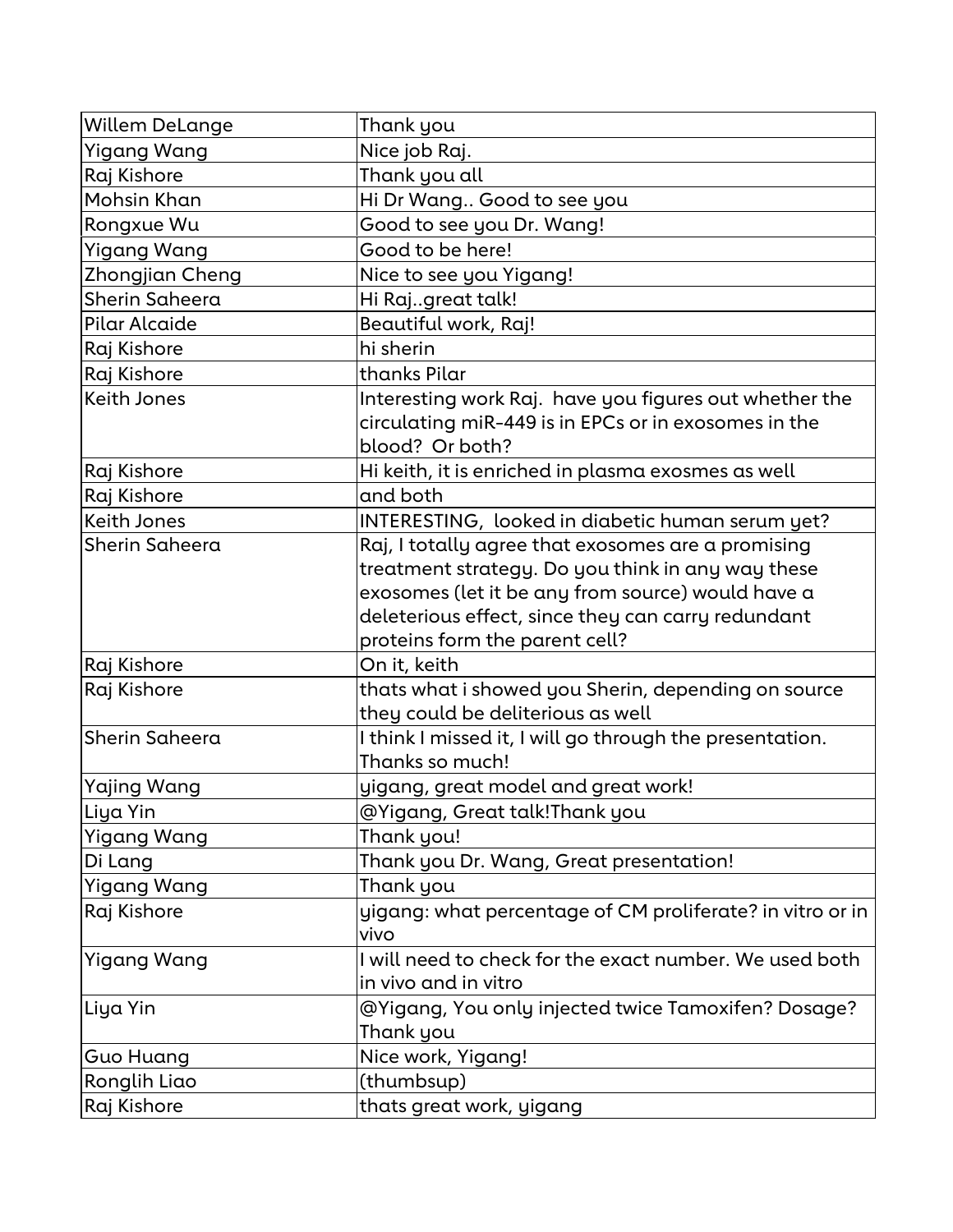| Liya Yin                | (thumbsup)                                              |
|-------------------------|---------------------------------------------------------|
| Zhongjian Cheng         | wonderful talk Yigang! Thank you!                       |
| Yigang Wang             | Raj: Increase in vitro ki-67 (CM increase) was 15%      |
| Raj Kishore             | thats impressive                                        |
| Sherin Bakhashab        | Thanks Raj and Yigang for great talks                   |
| Sakthivel Sadayappan    | Thank you, Dr. Kishore and Dr. Wang. As we have no      |
|                         | third presentation, please continue the discussion!!    |
| Xinliang Ma             | Yigang:                                                 |
| Venkata Garikipati      | Nice work! Congratulations!                             |
| Mohsin Khan             | Nice talk Dr Wang                                       |
| Suresh Verma            | Excellent talk Prof. Wang.                              |
| Xinliang Ma             | Great work! Will contact you later to ask for some more |
|                         | specific questions.                                     |
| Yigang Wang             | Thank you for the wonderful moderation.                 |
| Jaunian Chen            | Thank you to both speakers for delivering excellent     |
|                         | talks. Also many thanks to all participants for your    |
|                         | comments and active discussion. Please continue         |
|                         | discussion using the Chat function.                     |
| Raj Kishore             | Thanks Dr. chen                                         |
| <b>Yigang Wang</b>      | Tamoxifen dosage was 1 mg./g body weight.               |
| Viswanathan Rajagopalan | Thanks for the wonderful session and the talks Dr.      |
|                         | Kishore, Dr. Chen and Dr. Wang. Missed the early part.  |
|                         | Looking forward to watching it.                         |
| Ke Cheng                | Great talks! To both Raj and Yigang!(thumbsup)          |
| Jiang Chang             | Beautiful work Raj and Yigang                           |
| Yigang Wang             | Thanks Ke and Jiang                                     |
| Yigang Wang             | Thanks Dr. Ma, Verma, and Khan                          |
| Guochang Fan            | Congrats, Dr. Wang. Great presentation.                 |
| Guochang Fan            | Missed your beautiful work, Raj.                        |
| Yigang Wang             | Thanks Dr. Fan                                          |
| Jianyi Zhang            | (wave)                                                  |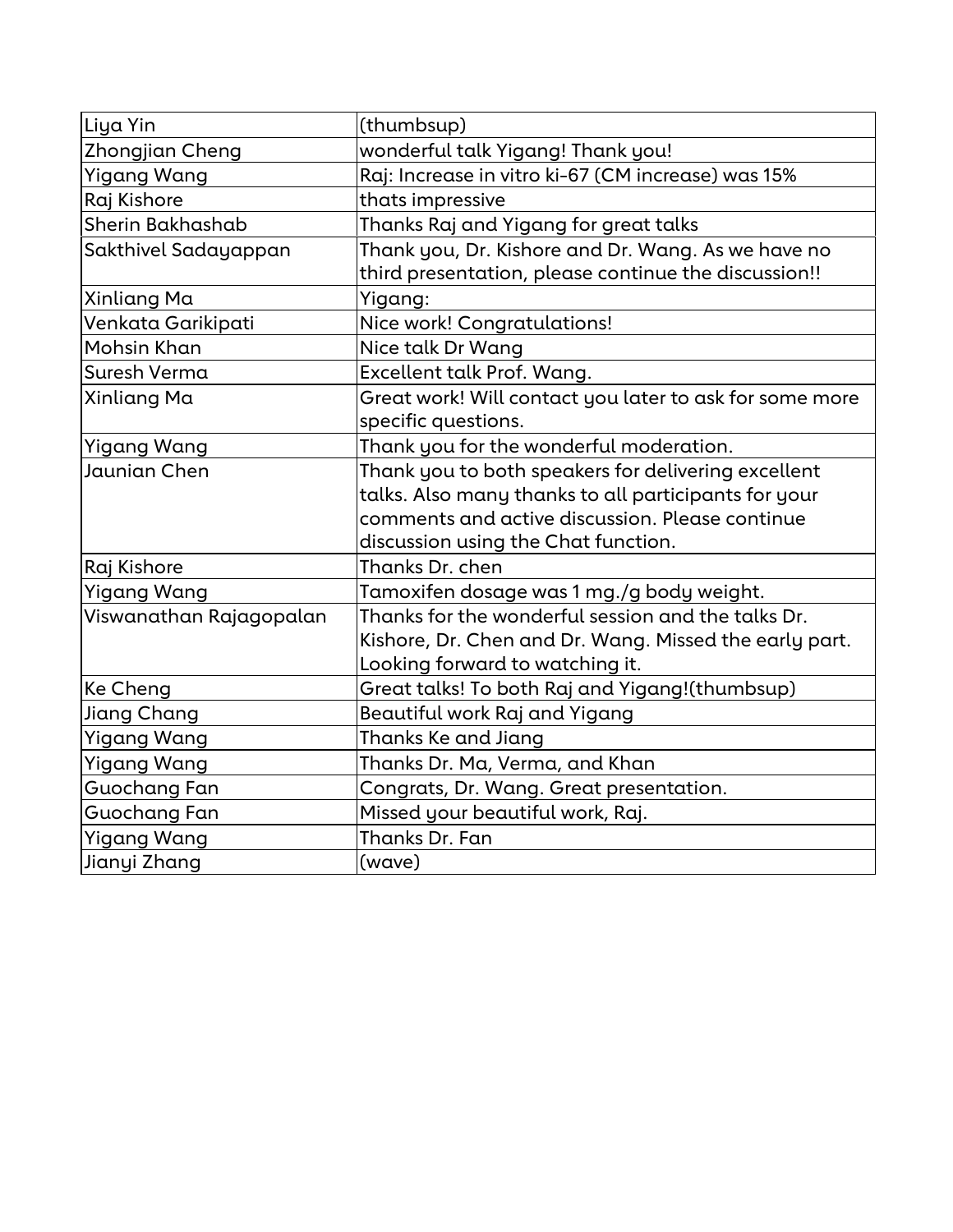### Concurrent Session 14A: Cardiac Arrhythmias: from Basic Mechanisms to Precision Medicine

| name                     | message                                                                                                                                                                                                                                                                                                                                                                                   |
|--------------------------|-------------------------------------------------------------------------------------------------------------------------------------------------------------------------------------------------------------------------------------------------------------------------------------------------------------------------------------------------------------------------------------------|
| Corey Dubois             | Welcome! Thank you for joining us. You should be<br>hearing music play as we wait for the session to begin.<br>If you do not, please submit a support ticket by clicking<br>on the Request Support button located at the bottom<br>left of the player.                                                                                                                                    |
| Wenbin Liang             | Hello everyone!                                                                                                                                                                                                                                                                                                                                                                           |
| <b>Stacey Rentschler</b> | Hello!                                                                                                                                                                                                                                                                                                                                                                                    |
|                          | Welcome to this exciting session on Cardiac<br>Arrhythmias: From Basic Mechanisms to Precision<br>Medicine.<br>We have three great speakers in the session: Drs. Stacy<br>Rentschler, Thomas Hund, and Francesca Stillitano.<br>Each will speak for about 15 mins. Please post your<br>questions and comments in the chat and the speakers<br>will do their best to answer any questions. |
| <b>Steven Houser</b>     | Thanks for attending and enjoy the session.                                                                                                                                                                                                                                                                                                                                               |
| <b>Thomas Hund</b>       | (wave)                                                                                                                                                                                                                                                                                                                                                                                    |
| <b>Steven Houser</b>     | Looking forward to your talk Stacy                                                                                                                                                                                                                                                                                                                                                        |
| <b>Wenbin Liang</b>      | Look forward to your talk, Stacey!                                                                                                                                                                                                                                                                                                                                                        |
| <b>Thomas Hund</b>       | me too, Stacey                                                                                                                                                                                                                                                                                                                                                                            |
| <b>Steven Houser</b>     | Looking forward to hearing about your new work<br>Thomas                                                                                                                                                                                                                                                                                                                                  |
| Stacey Rentschler        | Likewise!                                                                                                                                                                                                                                                                                                                                                                                 |
| <b>Farah Sheikh</b>      | Great to "see you" Tom and Stacey! Looking forward to<br>the talks!                                                                                                                                                                                                                                                                                                                       |
| Sakthivel Sadayappan     | Dr. Houser, Thank you for charing this electrifying<br>session!!                                                                                                                                                                                                                                                                                                                          |
| <b>Walter Koch</b>       | Hi Stacey !                                                                                                                                                                                                                                                                                                                                                                               |
| <b>Wenbin Liang</b>      | look forward to three exciting talks today!                                                                                                                                                                                                                                                                                                                                               |
| <b>Stacey Rentschler</b> | So great to "see" everyone!                                                                                                                                                                                                                                                                                                                                                               |
| Sakthivel Sadayappan     | Stacey, Good to see you!!                                                                                                                                                                                                                                                                                                                                                                 |
| Sean Wu                  | Hi Stacey!                                                                                                                                                                                                                                                                                                                                                                                |
| Di Lang                  | Great talk Stacey, so nice to 'see' you again!!                                                                                                                                                                                                                                                                                                                                           |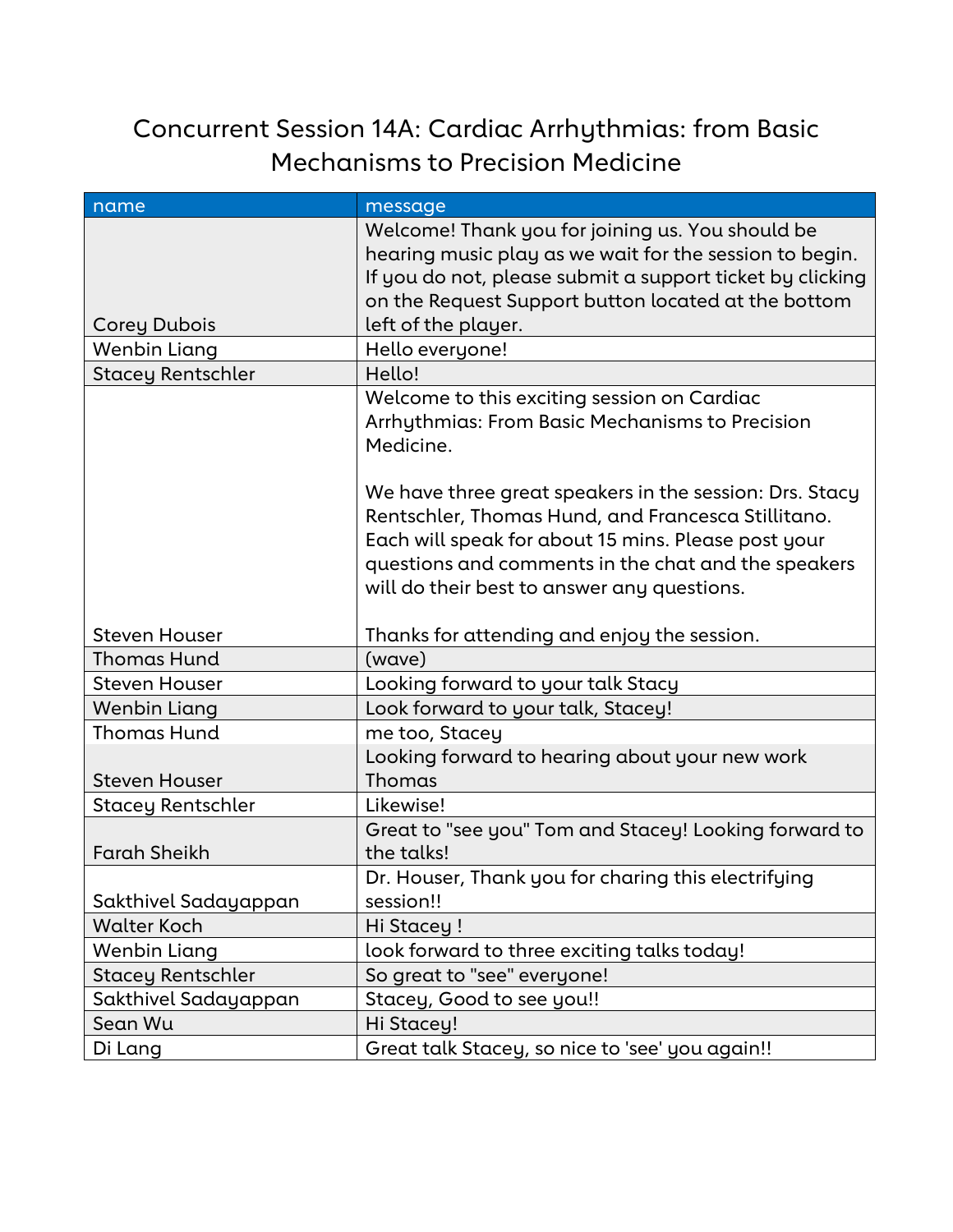|                          | Such an under-studied topic. Atrial remodeling in             |
|--------------------------|---------------------------------------------------------------|
|                          | virtually all cardiomyopathies is a big driver of clinical    |
| <b>Jil Tardiff</b>       | outcome.                                                      |
|                          | Thank you to the presenters, and our awesome chair,           |
| Loren Wold               | Dr. Houser!                                                   |
| Ronglih Liao             | very nice work, Stacy!                                        |
| <b>Stacey Rentschler</b> | Thank you so much!                                            |
|                          | Agree w Jil! More molecular studies of AF and                 |
| Sean Wu                  | arrhythmia in general is needed.                              |
|                          | I think it will be interesting to further elucidate different |
|                          | types of AF at a molecular level as a platform for            |
| Stacey Rentschler        | understanding therapies                                       |
|                          | Interesting finding on ploidy! Is there a correlation of      |
| Sean Wu                  | duration of AF with degree of increase in ploidy?             |
|                          | Agree with Sean - would be interesting, for example, to       |
| <b>Thomas Hund</b>       | look at ploidy in paroxysmal vs. persistent AF                |
|                          | The current study is probably not enough to answer            |
|                          | that, we are harvesting more tissues from both                |
| <b>Stacey Rentschler</b> | paroxysmal and persistent now                                 |
|                          | Great study Stacey, it would be great to break down           |
| David Barefield          | the AF monolith                                               |
|                          | @Stacey-100%. We still banter about whether the               |
|                          | effect of sarcomeric mutations directly impact AF risk        |
| <b>Jil Tardiff</b>       | in HCM. After all these years!                                |
|                          | @Stacey-Did you look at pacemaker physiology in               |
| <b>Farah Sheikh</b>      | your optical mapping studies?                                 |
| <b>Jil Tardiff</b>       | Nice question Farah, exactly                                  |
|                          | yes, the heart rate is slower due to the "atrial              |
| <b>Stacey Rentschler</b> | myopathy".                                                    |
| <b>JoanHeller Brown</b>  | Beautiful work Stacey and so well presented ! Perfect.        |
|                          | The loss of sodium current in the RA leads to a source        |
| Stacey Rentschler        | sink mismatch and slow HR                                     |
|                          | @Stacey-- follow up-- have you observed a change in           |
| <b>Farah Sheikh</b>      | the localization of the dominant pacemaker?                   |
|                          | It seems to be slower but in the same location. Also, if      |
|                          | we activate Notch only in the sinus node we did not see       |
| Stacey Rentschler        | HR effects.                                                   |
| <b>Farah Sheikh</b>      | @Stacey--thank you!                                           |
|                          | There are human studies showing that SCN5a                    |
|                          | mutations can cause sick sinus syndrome, so we think          |
| <b>Stacey Rentschler</b> | this is the basis of the slow HR                              |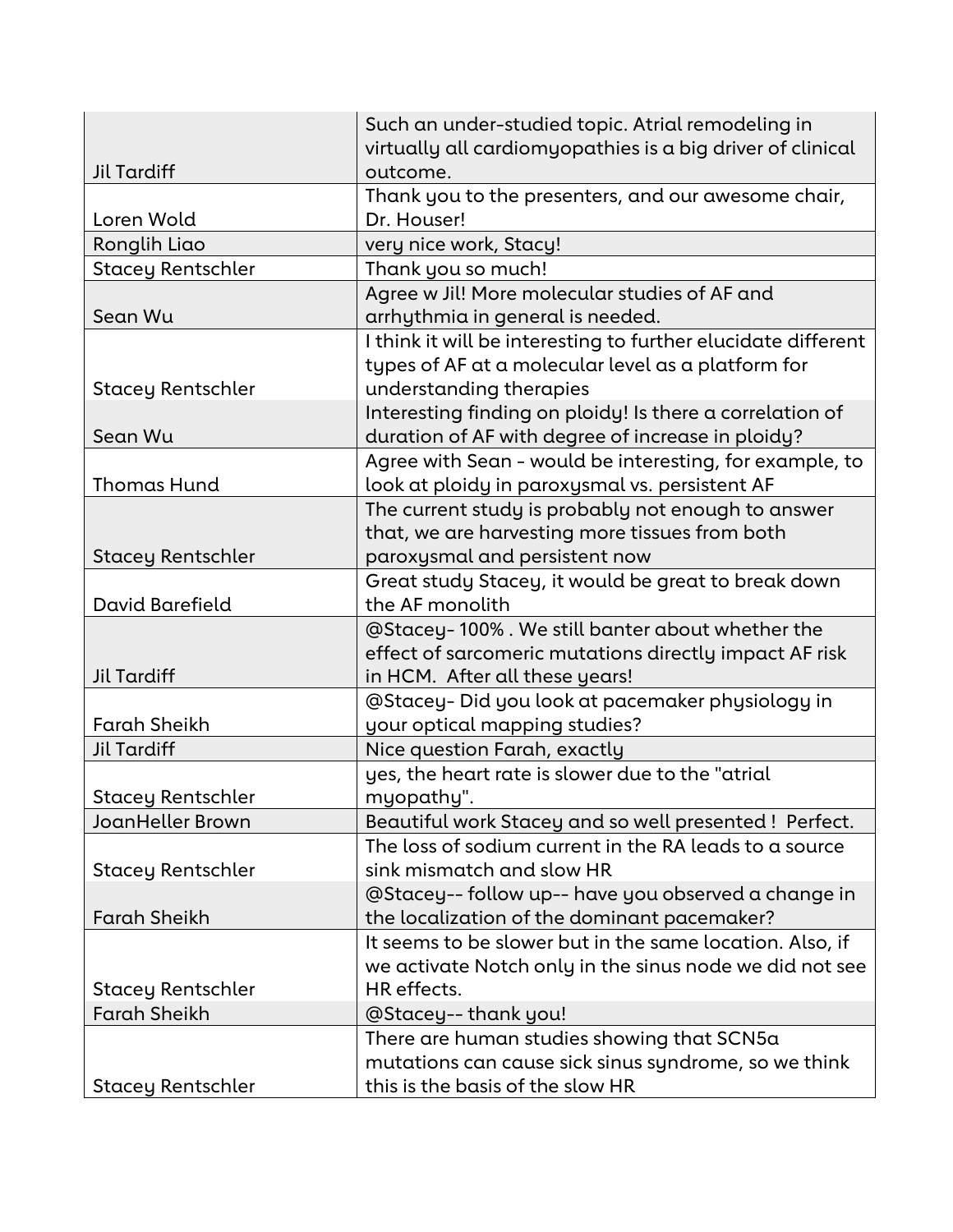| <b>Farah Sheikh</b>      | @Stacey-- makes sensebeautiful work!                       |
|--------------------------|------------------------------------------------------------|
|                          | Very complex underpinnings for AF. Congrats on             |
| <b>Steven Houser</b>     | taking this approach to generate new hypotheses.           |
| Joseph Wu                | <b>Great talk Stacey!</b>                                  |
| Michelle Tallquist       | Nice talk, Stacey!                                         |
| <b>Stacey Rentschler</b> | Thanks so much!                                            |
| Loren Wold               | Awesome talk Stacey!                                       |
| Sean Wu                  | Great talk Stacey! So well presented.                      |
| <b>Steven Houser</b>     | Great talk.                                                |
| Elaheh Karbassi          | Very cool talk! How long can you keep the tissue slices?   |
| Ronglih Liao             | Great talk!                                                |
| <b>Wenbin Liang</b>      | great talk, Stacey, as always!                             |
|                          | We can keep the ventricular slices electrically viable for |
| Stacey Rentschler        | days, atrial not as long yet                               |
| <b>Jil Tardiff</b>       | Super talk, Stacey - thanks!                               |
|                          | We are now using the human slice platform to test          |
| Stacey Rentschler        | SARS-CoV-2 therapeutics as well.                           |
|                          | Dr. Rentschler, awesome talk! I may have missed it,        |
| Maria Cimini             | does NICD have a role also on LV CMs?                      |
| <b>Wenbin Liang</b>      | Stacey, did you see any sinoatrial node exit block?        |
|                          | Thanks Jil! Your former student Jesus Jimenez played a     |
| Stacey Rentschler        | large role!                                                |
|                          | Stacy, do you mean the slices from human, can you do       |
| YangKevin Xiang          | it on rodents?                                             |
| <b>Stacey Rentschler</b> | We did not observe SAN exit block.                         |
| Wenbin Liang             | Thanks, Stacey!                                            |
|                          | This slice technique can be applied to many species        |
|                          | including rodents. We have mostly focused on human         |
| <b>Stacey Rentschler</b> | but other groups have looked at rodent tissue              |
|                          | NICD does have a role on LV CMS, we published this         |
|                          | previously in Circ Res. It has different effects in each   |
| <b>Stacey Rentschler</b> | chamber                                                    |
| Maria Cimini             | Thank you so much!                                         |
|                          | Great, thank you, Stacey! I remember Paul Simpson          |
|                          | mentioned that rodent slices are very difficult to         |
| YangKevin Xiang          | maintain in vitro.                                         |
|                          | Yes, rodent slices are actually more difficult             |
| Stacey Rentschler        | technically                                                |
|                          | And the protocol is different for each species. We have    |
|                          | also tried porcine and what works best for human is        |
| Stacey Rentschler        | different than for porcine                                 |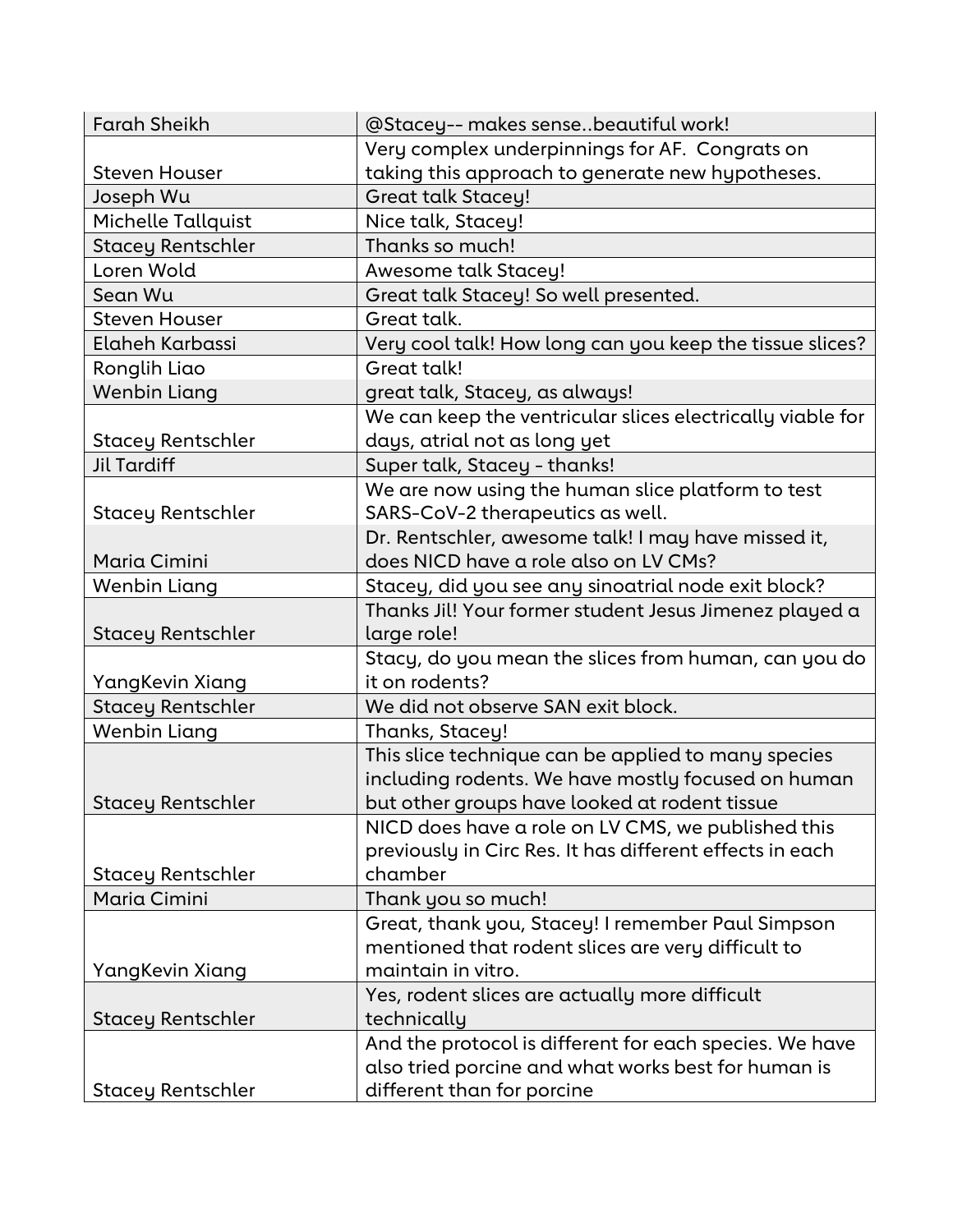| <b>JoanHeller Brown</b>                  | Thomas at what time after TAC did you do the gene<br>arrays?            |
|------------------------------------------|-------------------------------------------------------------------------|
| <b>Thomas Hund</b>                       | Hi Joan - 6 weeks post-TAC                                              |
|                                          | @Tom-- nice talk-- are you surprised to see STAT3 at                    |
| <b>Farah Sheikh</b>                      | the ICD given that it's a transcription factor?                         |
|                                          | Hi Farah- we were quite surprised. We searched the                      |
|                                          | literature and didn't find that much on STAT3                           |
|                                          | localization in adult CMs - other studies have shown                    |
|                                          | subpopulation at ID but we're still trying to understand                |
| <b>Thomas Hund</b>                       | the complex                                                             |
|                                          | @Tom-- yes i wonder if there is a subpopulation                         |
|                                          | therehave you fractionated cells into subcellular                       |
| <b>Farah Sheikh</b>                      | compartments to do western blots to follow up?                          |
|                                          | Farah, we've done some mostly focused on nuclear vs.                    |
| <b>Thomas Hund</b>                       | extranuclear populations but need to do more.                           |
| <b>Farah Sheikh</b>                      | @Tom-- thanks! very interesting data! Congrats!                         |
| Sathyadev Unudurthi                      | Interesting work @ Tom                                                  |
| <b>Thomas Hund</b>                       | @Sathya, right back atcha!                                              |
|                                          | Hi Dr. Thomas, great talk. I may missed it, what about                  |
|                                          | the expression of Spectrin in cardiomyocytes and                        |
| Rajesh Kumari                            | endothelial cells?                                                      |
|                                          | Great work, Tom! Do you know if Fn14 is expressed on                    |
| Shyam Bansal                             | immune cells also? if yes, which ones?                                  |
|                                          | @Rajesh, we've looked extensively at bIV-spectrin in                    |
|                                          | cardiomyocytes but not so much in endothelial cells -                   |
| <b>Thomas Hund</b>                       | important to consider.                                                  |
| <b>Onur Kanisicak</b>                    | Great work Tom and Sathya!                                              |
|                                          | Any idea what "type" of macrophages infiltrate the                      |
| <b>Steven Houser</b>                     | heart after TAC?                                                        |
| Joseph Wu                                | Great talk Tom!                                                         |
| <b>Thomas Hund</b><br><b>Thomas Hund</b> | hi Shyam,                                                               |
| <b>Steven Houser</b>                     | Sathya is looking at the immune cell question.<br><b>Great talk Tom</b> |
| Loren Wold                               | Awesome talk Tom!                                                       |
| <b>Thomas Hund</b>                       | thank you, everyone!                                                    |
| Rajesh Kumari                            | Thank you.                                                              |
| <b>Jil Tardiff</b>                       | That was great, Tom - lovely work, congrats.                            |
| <b>Stacey Rentschler</b>                 | Awesome talk, Tom!                                                      |
|                                          | Very exciting Tom, thanks. Is there also an interaction                 |
| JoanHeller Brown                         | with CaMKII in the fibroblast?                                          |
| Sakthivel Sadayappan                     | Excellent presentation, Thomas! Thank you!!                             |
|                                          |                                                                         |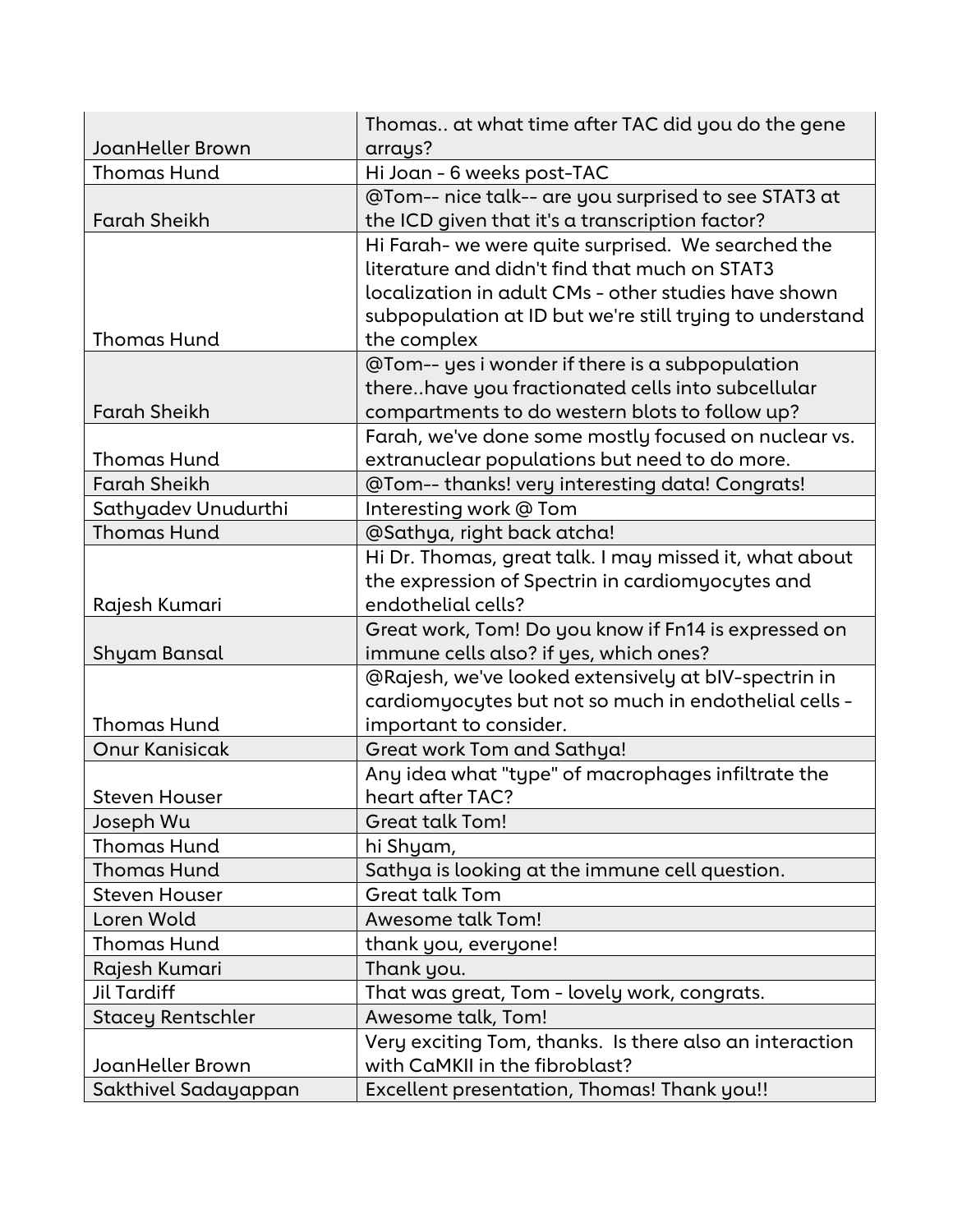|                         | Great talk. Tom. did you envision similar regulation of                                                                                                                                                                        |
|-------------------------|--------------------------------------------------------------------------------------------------------------------------------------------------------------------------------------------------------------------------------|
|                         | Stat3 by some signaling process such as CamKII in                                                                                                                                                                              |
| YangKevin Xiang         | both CM and CF?                                                                                                                                                                                                                |
| <b>Wenbin Liang</b>     | Great talk, Tom!                                                                                                                                                                                                               |
| Sakthivel Sadayappan    | Hi Francesca!!                                                                                                                                                                                                                 |
| Jie Xu                  | Great work @Tom! Could spectrin be a signaling<br>molecule for mechanical load as well? Very intriguing                                                                                                                        |
|                         | @Joan, we have observed that CaMKII drives loss of                                                                                                                                                                             |
|                         | bIV-spectrin in myocytes and are following up in                                                                                                                                                                               |
| <b>Thomas Hund</b>      | fibroblasts.                                                                                                                                                                                                                   |
| <b>JoanHeller Brown</b> | ThanksKevin asked too!                                                                                                                                                                                                         |
| YangKevin Xiang         | ditto @Joan                                                                                                                                                                                                                    |
| <b>Thomas Hund</b>      | @Jie, agree very much that spectrin is likely<br>sensing/transducing mechanical load - we've observed<br>an interaction also with mechanosensitive K channels                                                                  |
|                         | @tom: Was the fibroblast gene expression performed<br>on cultured cells? Given the idea that spectrin is<br>involved in mechanical stress sensing do you think the<br>gene expression differences might be less if cultured on |
| Michelle Tallquist      | a soft substrate?                                                                                                                                                                                                              |
| Jie Xu                  | Thanks Tom, very cool indeed                                                                                                                                                                                                   |
| <b>Thomas Hund</b>      | @Michelle, gene expression was performed on cultured<br>cells at low passages. For HF fibroblasts, we didn't<br>passage at all because we noticed that even 1 passage<br>eliminated differences.                               |
|                         | Follow up to Michelle question, would be cool to use                                                                                                                                                                           |
| <b>Thomas Hund</b>      | Ribotag or something to get clearer picture of situation<br>in vivo.                                                                                                                                                           |
| Evangelia Kranias       | the humanized mice schematic is so interesting                                                                                                                                                                                 |
|                         | @michelle, great idea! Might need to both passive and                                                                                                                                                                          |
|                         | active mechanical stimulation, i.e., soft/stiff substrate                                                                                                                                                                      |
| Jie Xu                  | and stretching                                                                                                                                                                                                                 |
|                         | @Francesca-- nice to "see you"-- quick question: why                                                                                                                                                                           |
|                         | do think there is no change in EF in the mice despite                                                                                                                                                                          |
|                         |                                                                                                                                                                                                                                |
| <b>Farah Sheikh</b>     | the changes in wall dimensionsdid you measure<br>strain?                                                                                                                                                                       |
| Ronglih Liao            | (thumbsup)                                                                                                                                                                                                                     |
|                         | hi Farah, nice to see you too yes, form MRI data EF                                                                                                                                                                            |
| Francesca Stillitano    | was unchanged                                                                                                                                                                                                                  |
| Sakthivel Sadayappan    | @Francesca (thumbsup)                                                                                                                                                                                                          |
| Wenbin Liang            | Great talk, Francesca!                                                                                                                                                                                                         |
|                         |                                                                                                                                                                                                                                |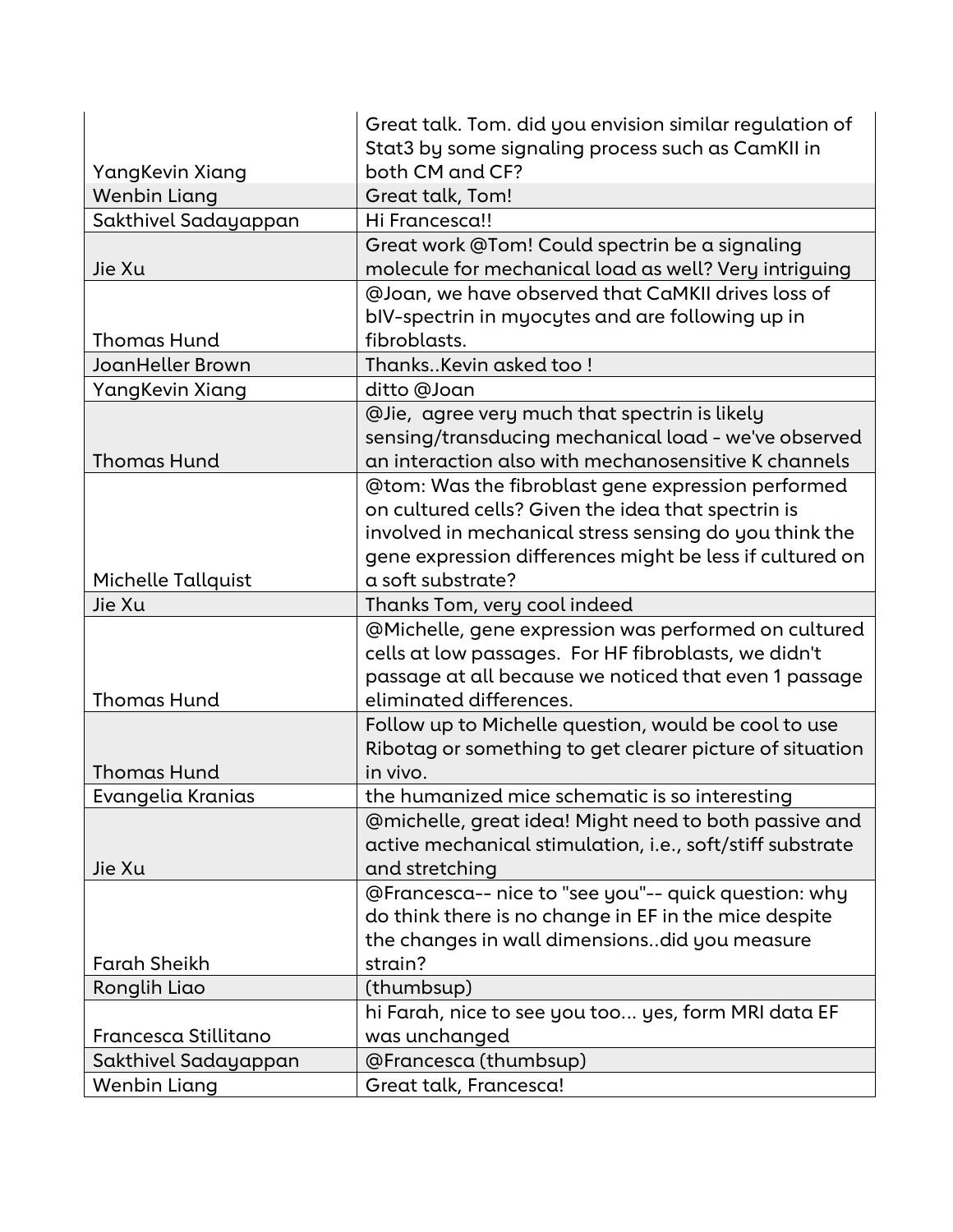| Francesca Stillitano | thank you                                               |
|----------------------|---------------------------------------------------------|
|                      | Francesca, great talk. Could you demonstrate a gene     |
|                      | dosage effect on the arrhythmia reduction that you      |
| <b>Steven Houser</b> | observed                                                |
| Evangelia Kranias    | Great talk and very effective slides!                   |
| Poonam Rao           | <b>Great talk</b>                                       |
| Francesca Stillitano | thanks                                                  |
| <b>Steven Houser</b> | Beautiful presentation. Very clear.                     |
| Alicia Mattiazzi     | <b>Excellent Talk!</b>                                  |
| Loren Wold           | Excellent talk Francesca!                               |
| Sakthivel Sadayappan | Well done Excellent talk!                               |
| Ronglih Liao         | another great section. well done!                       |
|                      | And the meeting is over! THANK YOU ALL for              |
|                      | participating until the end. We couldn't have done this |
| Loren Wold           | meeting without all of your support and interaction.    |
| Francesca Stillitano | @steven what do you mean exactly by gene dosage?        |
| Ronglih Liao         | <b>Thanks Loren!</b>                                    |
|                      | enjoyed all three talks today; thank the chairs for     |
| Wenbin Liang         | organizing a great event!                               |
|                      | Hi Francesca, great talk. I may missed it, what is the  |
| Rajesh Kumari        | PLN-R14del pathway for regulating arrhythmia?           |
|                      | Thanks gain to all the participants both speakers and   |
| <b>Jil Tardiff</b>   | audience!                                               |
| Francesca Stillitano | @ rajesh we don't know yet, working on it               |
| Joseph Wu            | Great talk Francesca!                                   |
| Francesca Stillitano | Thanks!                                                 |
| Rajesh Kumari        | Ok, Thank you.                                          |
|                      | Thanks, everyone, for great session. Steve, thanks for  |
| Thomas Hund          | moderating and kudos to Sakhti, Jil and Loren!          |
|                      | well down! great section! thanks to Jil, Loren and      |
| Ronglih Liao         | Sakhti!\                                                |
| Jie Xu               | Great session. Thanks to the organisers!                |
|                      | Thanks to BCVS 2020 program chairs and the              |
| Hind Lal             | organizing committee for the wonderful meeting.         |
| Rajasekaran          | Great Virtual Meeting - very good topics and better     |
| NamakkalSoorappan    | learning! Appreciate all the organizers!                |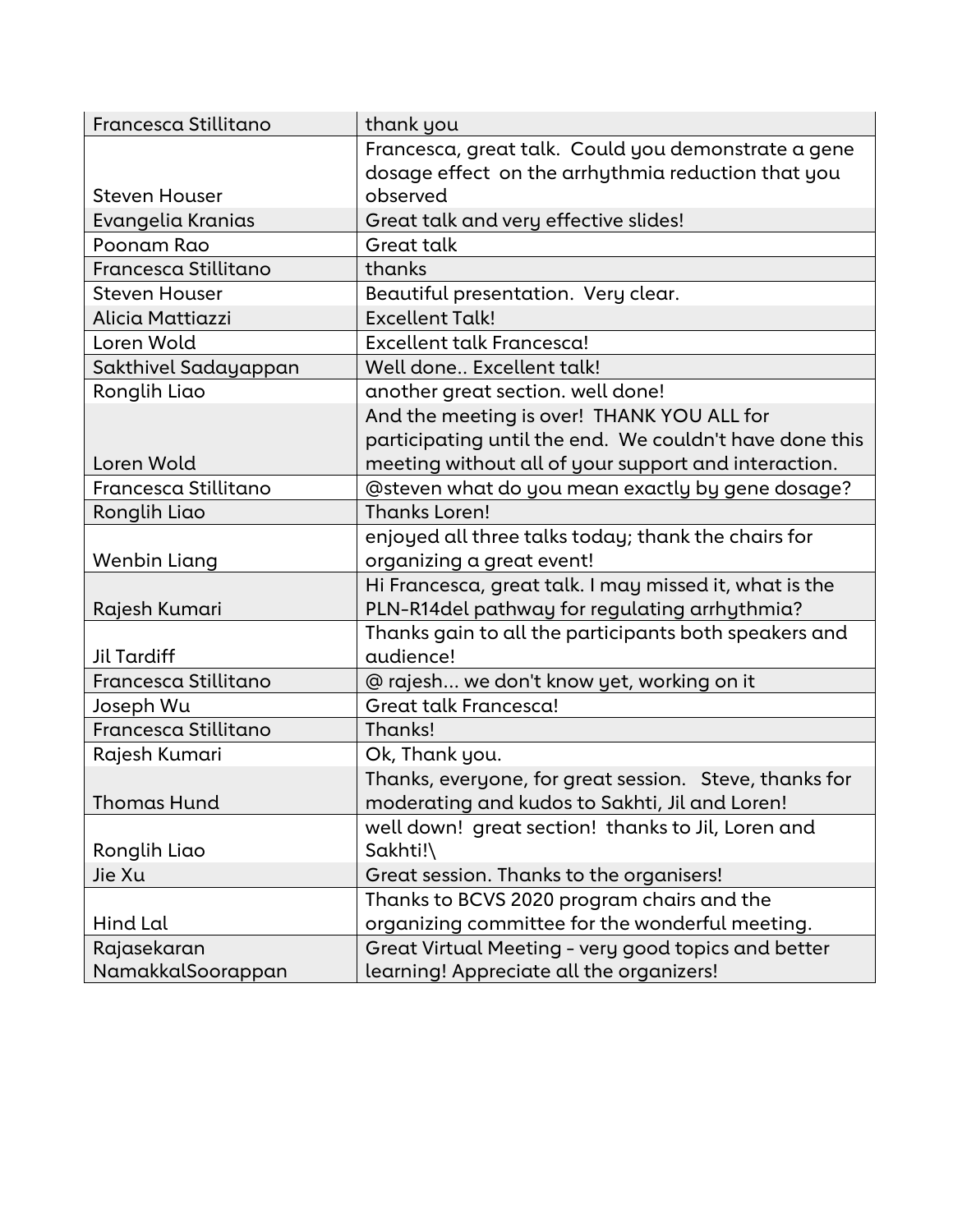# Concurrent Session 14B: Systems Approaches to Cardiac Disease: Novel Mechanisms

| name                  | message                                                                                               |
|-----------------------|-------------------------------------------------------------------------------------------------------|
|                       | Welcome! Thank you for joining us. You should be                                                      |
|                       | hearing music play as we wait for the session to begin.                                               |
|                       | If you do not, please submit a support ticket by                                                      |
|                       | clicking on the Request Support button located at the                                                 |
| <b>Corey Dubois</b>   | bottom left of the player.                                                                            |
|                       | Welcome everyone, I am Chengxue Helena Qin, a<br>translational cardiovascular pharmacologist from     |
|                       |                                                                                                       |
|                       | Monash University in Melbourne. I am the moderator<br>for this session "Systems Approaches to Cardiac |
| Chengxue Qin          | Disease: Novel Mechanisms"                                                                            |
| Xuejun Wang           | (wave)                                                                                                |
|                       | Please feel free to post your question to the speakers                                                |
|                       | on this chat. There will be a 15min Q and A session at                                                |
| Chengxue Qin          | the end as well. Thanks for joining us.                                                               |
| Chengxue Qin          | (wave)                                                                                                |
| <b>Kate Weeks</b>     | Hi Helena!                                                                                            |
| <b>Jil Tardiff</b>    | Looking forward to these presentations!                                                               |
|                       | Chengxue Qin, Thank you for moderating this                                                           |
| Sakthivel Sadayappan  | inspiring session from Australia                                                                      |
| <b>Jeff Molkentin</b> | Hi Jil!!!                                                                                             |
| Chengxue Qin          | Hello Kate OMG you are up too:)                                                                       |
| <b>Jil Tardiff</b>    | Jeff!                                                                                                 |
| Chengxue Qin          | <b>Thanks Sakthivel.</b>                                                                              |
|                       | We have three great speakers lined up for the session:                                                |
|                       | Jenny Kanter: She is currently a Research Assistant                                                   |
|                       | Professor at UW Medicine Diabetes Institute at the                                                    |
|                       | University of Washington.                                                                             |
|                       | Brian O'Rourke: He is the Vice Chair of Basic and                                                     |
|                       | Translational Research, Professor of Medicine,                                                        |
|                       | Department of Medicine at Johns Hopkins University                                                    |
|                       | Catherine Makarewich: She is the Assistant Professor,                                                 |
|                       | UC Department of Pediatrics, Cincinnati Children's                                                    |
| Chengxue Qin          | <b>Hospital Medical Center</b>                                                                        |
| Detlef Obal           | exciting to hear about the new approaches                                                             |
| Sakthivel Sadayappan  | Hi Jenny, Great start!                                                                                |
| Xiongwen Chen         | I am looking forward to all the great talks!                                                          |
| Jianyi Zhang          | (thumbsup)                                                                                            |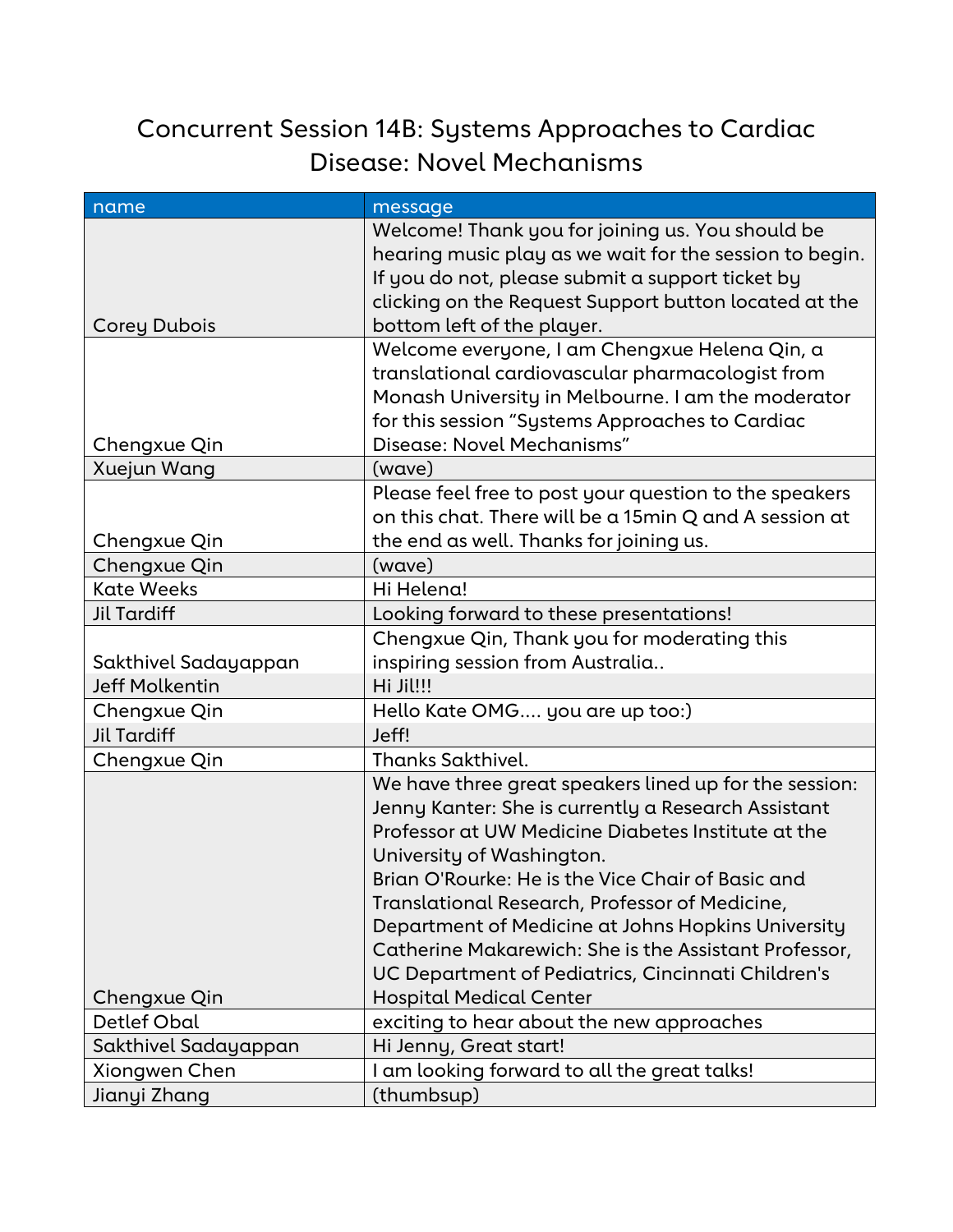| Venkatesh Sundararajan      | @Jenny, is this from human samples?                      |
|-----------------------------|----------------------------------------------------------|
|                             | Great start Jenny. Does ApoC3 increase in T2D as well    |
| Chengxue Qin                | as T1D?                                                  |
| Jenny Kanter                | Some of the data is from human samples.                  |
| Venkatesh Sundararajan      | @Jenny, Thanks, the venn diagram one                     |
|                             | Yes, APOC3 is elevated in T2DM too, both mouse           |
| Jenny Kanter                | models and humans                                        |
| <b>Jenny Kanter</b>         | The Venn diagram is both mice and humans.                |
| Chengxue Qin                | <b>Great Thanks</b>                                      |
| Venkatesh Sundararajan      | @Jenny, Thanks!                                          |
| Santosh Maurya              | Did you measure cardiac TG levels?                       |
|                             | We have not measured cardiac TGs, no. We know that       |
|                             | the T1DM model has a modest cardiac function             |
| Jenny Kanter                | impairment (by echo)                                     |
| Ronglih Liao                | Nice work, Jenny!!                                       |
|                             | Amazing work, and amazing experimental strategies.       |
| Heinrich Taegtmeyer         | Long live metabolism                                     |
| Jenny Kanter                | Long live metabolism!!                                   |
| <b>Farid Moussaviharami</b> | Very cool data Jenny!                                    |
|                             | How does the liver look with APOC3 antisense             |
| Chengxue Qin                | treatment?                                               |
|                             | As far as we can tell, the livers are normal. Liver      |
| Jenny Kanter                | enzymes are normal and no increase in liver TG           |
| Chengxue Qin                | Thanks:)                                                 |
|                             | Do you think the results will be the same if it is added |
|                             | to statins? I am thinking about it for our patients who  |
| <b>Farid Moussaviharami</b> | should be on treatment already.                          |
|                             | @Jenny, do you think there might be any                  |
|                             | modifications of APOC3 by high glucose, for e.g.,        |
| Venkatesh Sundararajan      | glycosylation, that leads to its accumulation?           |
|                             | I don't know if the data would look the same with        |
|                             | statins, but we hypothesize that APOC3 aso targets       |
|                             | mostly TG-rich particles (VLDL, remenants) and thus      |
|                             | would be a useful tool in addition to statins. But we    |
| Jenny Kanter                | have not tested it yet                                   |
| DaoFu Dai                   | Great talk Jenny. Good to see you                        |
|                             | There might be modification to APOC3, perhaps by         |
| Jenny Kanter                | glucose. In humans it's glycosylated.                    |
| Viswanathan Rajagopalan     | Great work.                                              |
| Chengxue Qin                | Great talk Jenny:) Very interesting work                 |
| Venkatesh Sundararajan      | @ thanks, Jenny. Interesting work!!!                     |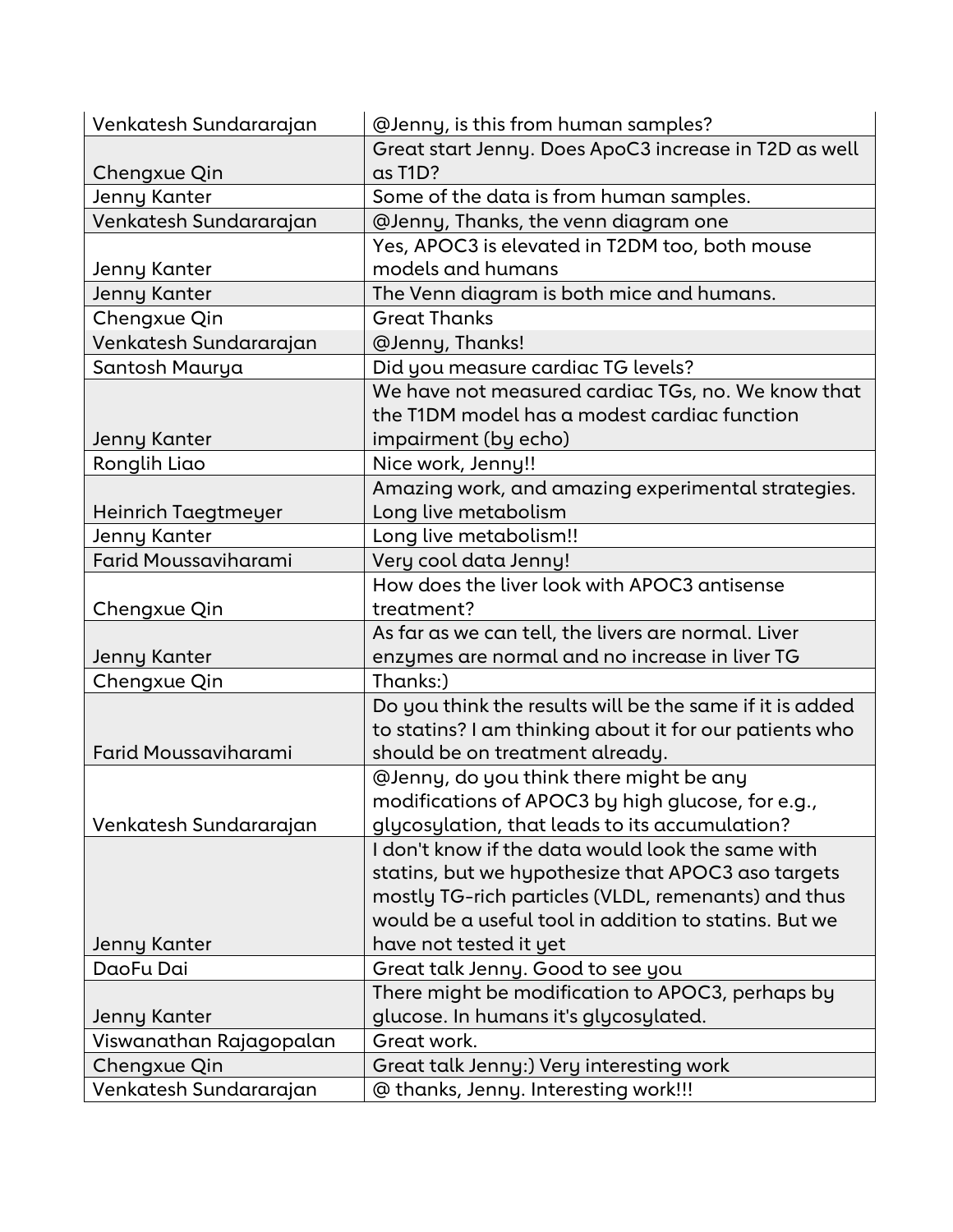|                         | Thanks you all for listening, and for your comments! I   |
|-------------------------|----------------------------------------------------------|
| Jenny Kanter            | really appreciate the opportunity!                       |
| Rajasekaran             |                                                          |
| NamakkalSoorappan       | Dr. Brain R, Great science as always!                    |
| <b>Yajing Wang</b>      | Jenny, great work!                                       |
|                         | Does ROS accumulation in the mitochondria could          |
| Rajasekaran             | inhibit SOD activity, thereby it is more toxic situation |
| NamakkalSoorappan       | in the matrix?                                           |
| <b>Brian Orourke</b>    | Yes, SOD can be inactivated by H2O2                      |
|                         | Brian, compelling lines of reasoning. Long live          |
| Heinrich Taegtmeyer     | metabolism - again!                                      |
| Rajasekaran             |                                                          |
| NamakkalSoorappan       | Thanks Dr. Brian OR                                      |
| <b>Elizabeth Murphy</b> | Brian,                                                   |
|                         | Brian, nice talk. Any thoughts on why the MCU-KO         |
|                         | mice did not show a difference in TAC. How does this     |
| Elizabeth Murphy        | fit with your data.                                      |
| <b>Jeff Molkentin</b>   | Your western was from total heart?                       |
| <b>Jeff Molkentin</b>   | 30% increase                                             |
| <b>Brian Orourke</b>    | Yes western was from total heart                         |
|                         | So do you know that each infected cell has increased     |
| <b>Jeff Molkentin</b>   | MCU?                                                     |
| <b>Jeff Molkentin</b>   | And how much?                                            |
|                         | when we look at isolated mitochondria about 40% of       |
|                         | the population is transduced but we were unabel to       |
| <b>Brian Orourke</b>    | sort them to do westerns                                 |
| <b>Jeff Molkentin</b>   | Got it!                                                  |
|                         | So it could be that individual cells have up to 80%      |
| <b>Brian Orourke</b>    | increase                                                 |
|                         | Is it possible to sort the mitochondria with enhanced    |
| Xiongwen Chen           | MCU expression (MCU can be tagged)?                      |
|                         | @Brian, I have a naive naive question. What is the       |
|                         | difference between mitochondrial dysfunction in          |
| Mei Methawasin          | systolic vs diastolic failure models?                    |
|                         | @Brian, great work. Just wondering if is there a         |
|                         | particular complex in the mitochondria that the          |
| Chengxue Qin            | intervention affects?                                    |
|                         | Regrading tish's question. I think GP, which has a       |
|                         | positive force frequecny and loading response and        |
| <b>Brian Orourke</b>    | higher Na, tends to have a much lower SR load in HF      |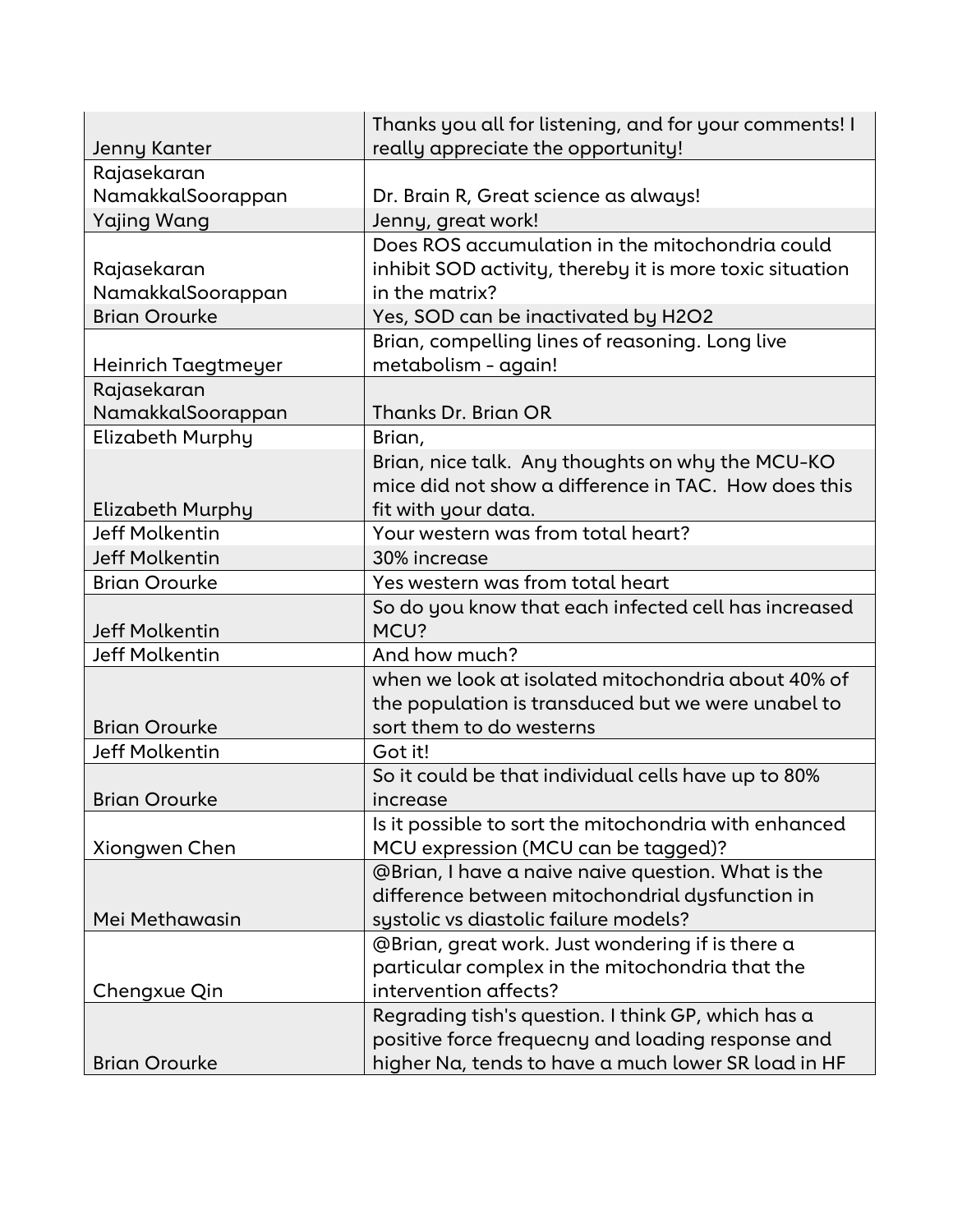|                             | so it could contribute to lower loading of mitos than<br>mice |
|-----------------------------|---------------------------------------------------------------|
|                             | We needed a special high sensitivity cytometer for            |
| <b>Brian Orourke</b>        | flow but it doesn't have a sorter - yet. in development.      |
|                             | Do substrates matter? eg. glucose/pyruvate vs. fatty          |
| Heinrich Taegtmeyer         | acids/ketone bodies?                                          |
|                             | We have not yet examined Mito Ca uptake in a pure             |
|                             | diastolic HF model. Tried to feed high fat but did not        |
| <b>Brian Orourke</b>        | get much of a phenotype in Guinea pig                         |
|                             | EMRE is matched to MCU in a stoichiometric                    |
|                             | relationship. Do you see increases in EMRE with your          |
| <b>Jeff Molkentin</b>       | <b>MCU</b> overexpression?                                    |
|                             | I believe that the the more reduced state of fat              |
|                             | metabolism could partly mitigate the problem but we           |
|                             | have little information about it. Fine line between lipid     |
| <b>Brian Orourke</b>        | protection versus toxicity I think.                           |
| Joseph Wu                   | <b>Great talk Brian!</b>                                      |
|                             | @Brian, Great work!! Do electron complex chain                |
|                             | activities influences mitochondrial calcium levels and        |
| Venkatesh Sundararajan      | vice versa? Have you measured in these models?                |
|                             | Dr. O'Rourke, did you check the protein levels of MCU         |
| Dhanendra Tomar             | regulators in over expression condition?                      |
| Chengxue Qin                | Another great talk. Thanks Brian                              |
|                             | Chengxue, I think there are multiple targets of               |
| <b>Brian Orourke</b>        | oxidation related to ROS overflow.                            |
| Michael Regnier             | Brian, great talk! Nice quality work.                         |
| Chengxue Qin                | Thanks @Brian                                                 |
|                             | Will inducing SR-Ca2+ leak improve HF phenotype in            |
| Santosh Maurya              | MCU-overexpressed hearts?                                     |
| <b>Kevin Casin</b>          | Great work Brian! Nice to virtually see you again!            |
| Qutuba Karwi                | Very nice work Brain! Congrats                                |
|                             | Are there genetic variants in human MCU and do they           |
| <b>Matthew Wolf</b>         | correlate with heart failure outcomes?                        |
| Miao Cui                    | Hi Cat! Good to see you!                                      |
| Guo Huang                   | Nice to "see" you, Cat!                                       |
| <b>Catherine Makarewich</b> | Thank you! Happy to be here                                   |
|                             | IN the ACI model we do not see any signifcant change          |
|                             | in the stoichiometry of the regulatory subunits. Need         |
|                             | to measure ratios in the population of mitos that are         |
| <b>Brian Orourke</b>        | transduced but need sorting to do it right.                   |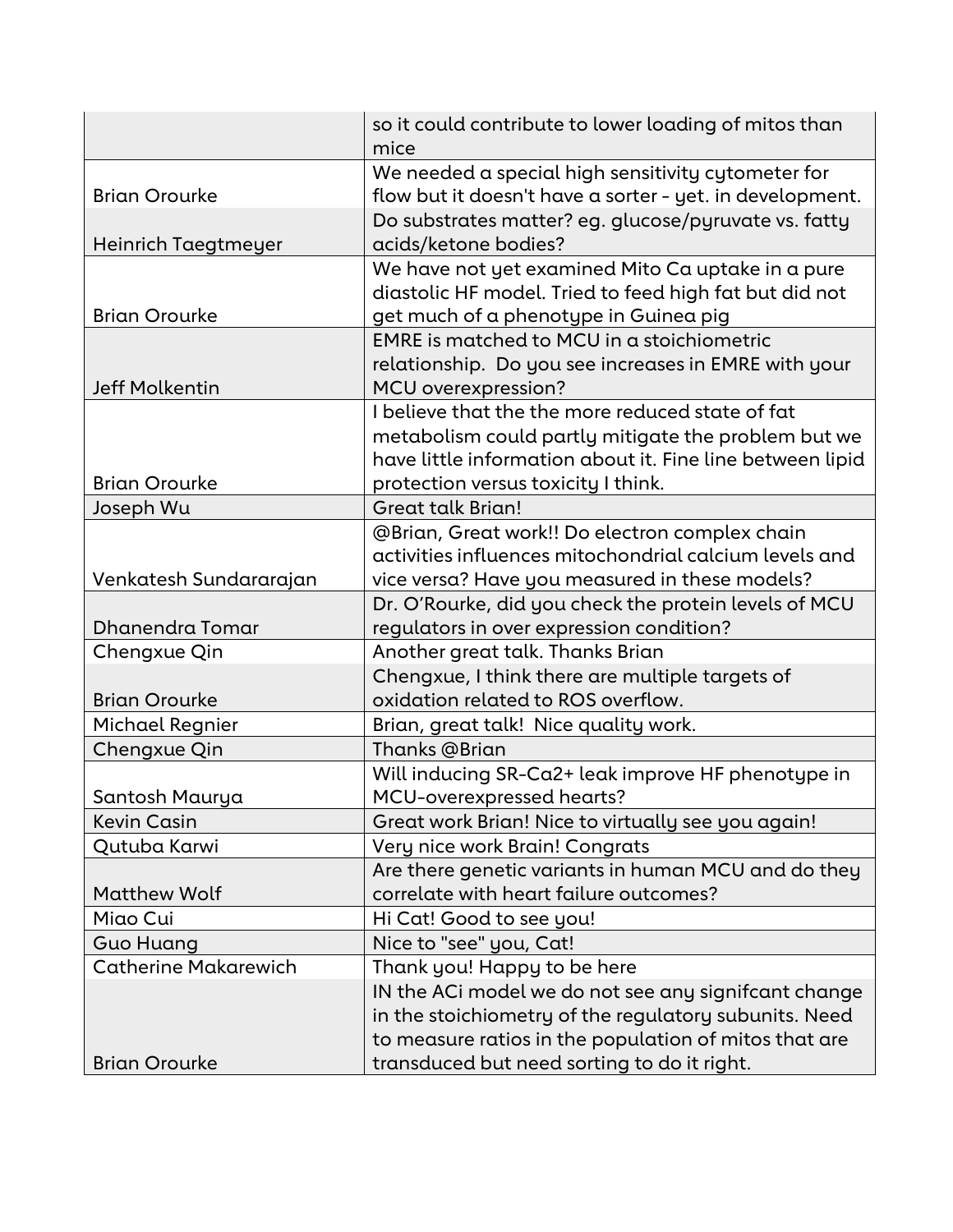| Rajasekaran                 | Hello Catherine, Good intro and clean DWORF               |
|-----------------------------|-----------------------------------------------------------|
| NamakkalSoorappan           | model                                                     |
|                             | dont know how many "last talks" at BCVS people have       |
| <b>Walter Koch</b>          | attended so for this format that is an improvement !!     |
| Viswanathan Rajagopalan     | Nice point Dr. Koch.                                      |
|                             | Brian, this probably also relies on sorting, but does the |
|                             | MCU overexpression significantly increase the levels of   |
| Julia Liu                   | matrix calcium?                                           |
| <b>Brian Orourke</b>        | Inducing more SR Ca leak would make things worse.         |
|                             | Matt, I am not aware of MCU mutations linked to HF.       |
| <b>Brian Orourke</b>        | Thanks                                                    |
|                             | Nice story. How long did it take you to find the cell     |
| <b>Adam Wende</b>           | with a heart in it?                                       |
|                             | haha! Thank you, Adam. We actually did not notice         |
|                             | this for a while and published the images upside          |
| <b>Catherine Makarewich</b> | down-someone pointed it out to us at a later date!        |
| <b>Detlef Obal</b>          | Nice talk, Cat                                            |
|                             | On a more serious note how many lncRNA do you             |
|                             | think fit this classification of actually encoding small  |
|                             | proteins? Have you or anyone done the in silicons         |
| <b>Adam Wende</b>           | screen?                                                   |
|                             | Julia, we measured matrix Ca in response to pacing in     |
|                             | an earlier slide and it was enhanced with MCU             |
| <b>Brian Orourke</b>        | overexpression. No major change in baseline mCa           |
|                             | Interesting work, Cat. Any insight into how DWORF's       |
| Joanne Garbincius           | targeting to SERCA may be regulated?                      |
| <b>Onur Kanisicak</b>       | Great work, Cat!                                          |
| Hind Lal                    | Hi Cat-good to see you.                                   |
|                             | Hi Cat, Will DWORF also compete with sarcolipin for       |
| <b>Beverly Rothermel</b>    | SERCA biniding and regulation?                            |
|                             | @Adam, There have been many studies that have             |
|                             | tried to address this and depending on which paper        |
|                             | you read the estimations range quite a bit. I would       |
| <b>Catherine Makarewich</b> | estimate there are a few hundred of these out there       |
| Julia Liu                   | Thanks, Brian! Great talk!                                |
|                             | @Joanne-Thank you. We don't know much about the           |
|                             | signals that regulate the targeting of DWORF to           |
|                             | SERCA, but we do know through mutagenesis/binding         |
|                             | experiments that DWORF binds to the same residues         |
| <b>Catherine Makarewich</b> | on SERCA as PLN.                                          |
|                             |                                                           |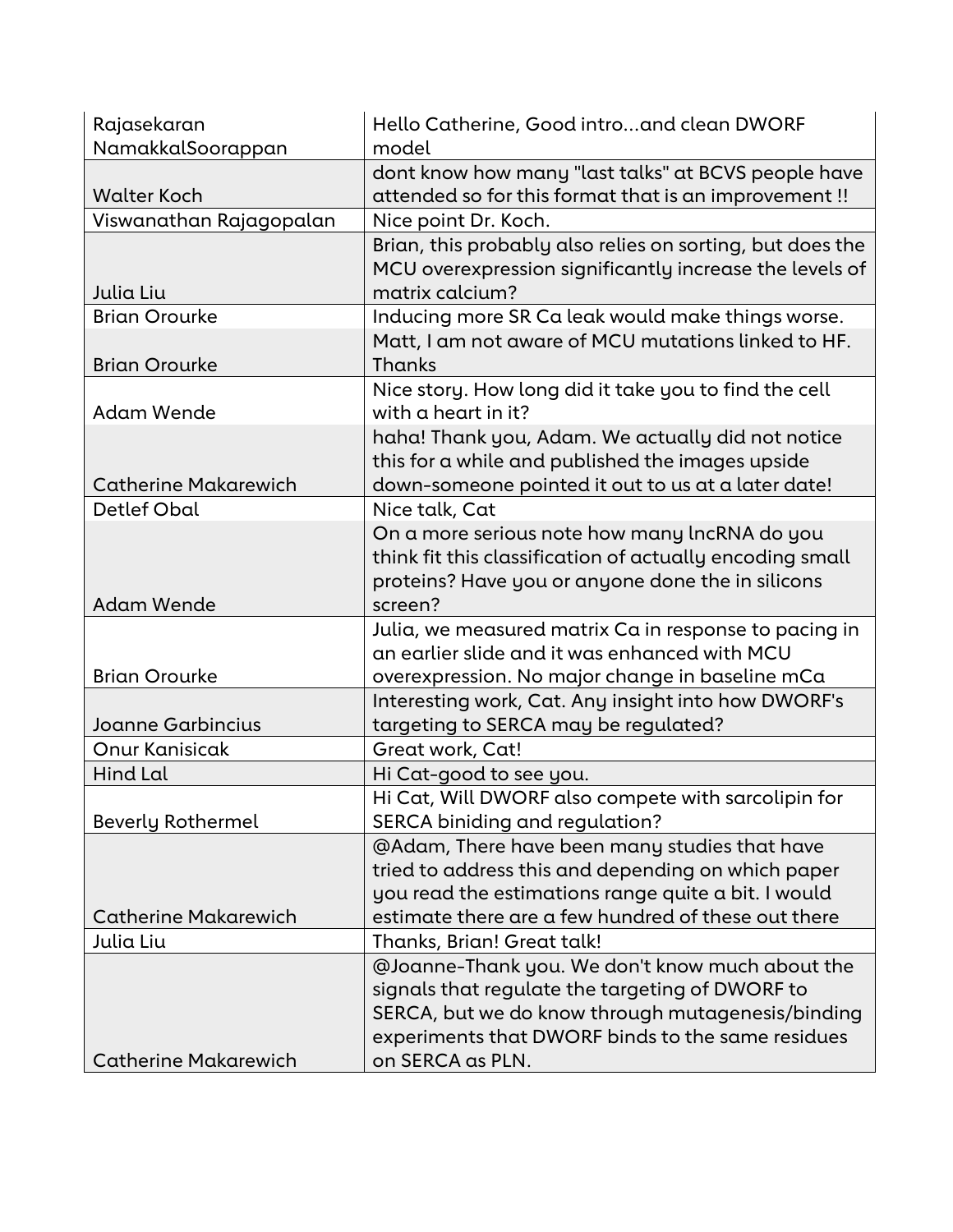|                             | Very nice talk, Cat! Did you guys study DWORF             |
|-----------------------------|-----------------------------------------------------------|
| Manuel Rosagarrido          | transcriptional regulation?                               |
| Evangelia Kranias           | Great talk, Cat! Congrats!                                |
|                             | Hi Bev! We have in vitro data that indicates that         |
| <b>Catherine Makarewich</b> | DWORF can compete SLN off of SERCA as well                |
| <b>Detlef Obal</b>          | where the westerns done from whole heart or risk<br>zone? |
|                             | Hi Catherine, what is the level of Dworf in atria         |
| Gopal Babu                  | compared to the ventricles?                               |
|                             | Thank you Manuel. We have some ongoing work               |
|                             | aimed at addressing the transcriptional regulation of     |
|                             | DWORF, but we do not have any conclusive data at          |
| <b>Catherine Makarewich</b> | this time.                                                |
| Chengxue Qin                | Great story, very clear and impressive phenotype:)        |
|                             | Hi Cat. Great Talk. Hi from UTSW Dallas. How              |
|                             | conserved are micropeptides? And why do you think         |
| Samadrita Bhattacharyya     | evolution needs such micropeptides?                       |
| Elizabeth Murphy            | <b>Great talk Cat!</b>                                    |
| Nicole Purcell              | Great talk Cat! Good to see you.                          |
| Joseph Wu                   | <b>Great talk Cat!</b>                                    |
| <b>Jennifer Davis</b>       | Great work Cat! Soo good seeing you!                      |
|                             | @Detlef-Westerns were done from whole heart               |
| <b>Catherine Makarewich</b> | extracts                                                  |
|                             | Cat Very nice and convincing work. Wondering              |
|                             | whether you arethinking the effect of DWORF and Ca        |
|                             | signaling drives HF through effects that are              |
|                             | independent of gene expression or due to changes          |
| JoanHeller Brown            | secondary to some Ca dependent signaling?                 |
| <b>Elizabeth Murphy</b>     | Great session everyone! thanks to all the speakers.       |
|                             | Do you know if DWORF downregulation is a common           |
|                             | feature in HF remodeling (ischemic vs. non-ischemic)?     |
|                             | And did you look at arrhythmias in your gene therapy      |
| <b>Julia Ritterhoff</b>     | models?                                                   |
| Eric Olson                  | Nice to see you Cat. Great talk!                          |
|                             | @Cat. Great talk, really cool stuff. Does your            |
|                             | AAV.cTNT.DWORF treatment elicit any immune                |
| <b>Brian Lin</b>            | responses?                                                |
| <b>Mebratu Gebrie</b>       | <b>Great presentation!</b>                                |
| Venkata Garikipati          | Great talk!                                               |
|                             | Hi Cat. Good to "see" you. Did you see if DWORF over      |
| Xiongwen Chen               | expression increased SR load or arrhythmias?              |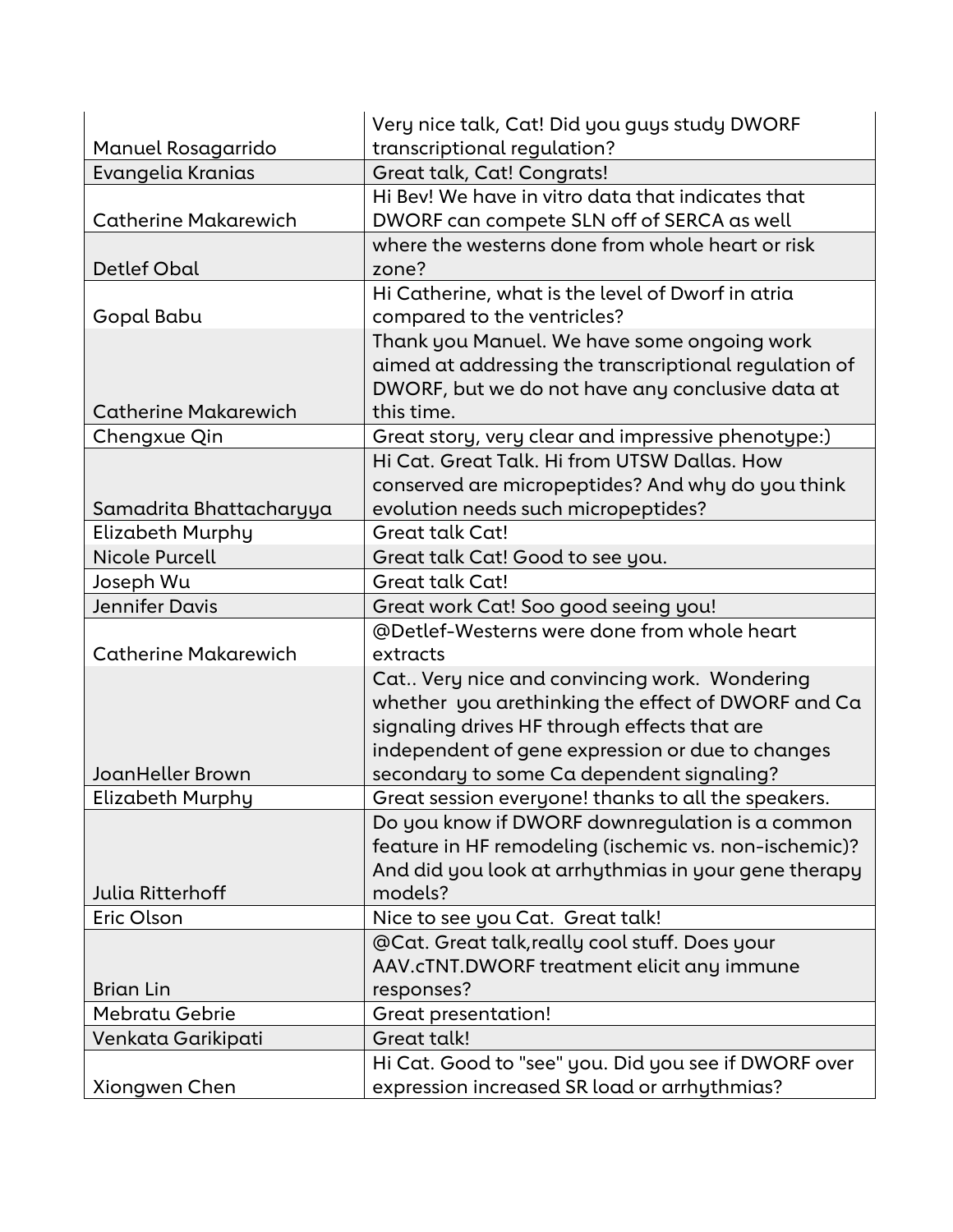| <b>Guo Huang</b>            | Nice talk, Cat! Was AAV-Dworf injected before or after<br>$MI$ ?                                                                                                                                                               |
|-----------------------------|--------------------------------------------------------------------------------------------------------------------------------------------------------------------------------------------------------------------------------|
| <b>Glynnis Garry</b>        | Awesome talk Cat!                                                                                                                                                                                                              |
| Yike Zhu                    | Dr Makarewich, wonderful talk! I wonder whether you<br>have tried to give the mice purified microprotein of<br><b>DWORF?</b>                                                                                                   |
| <b>Brian Orourke</b>        | Wonderful work Cat!                                                                                                                                                                                                            |
| Danish Sayed                | Nice work Cat! May be I missed. Did you check the<br>expression levels in human heart tissue                                                                                                                                   |
| Michael Czubryt             | <b>Excellent work Cat!</b>                                                                                                                                                                                                     |
| <b>Detlef Obal</b>          | Well done                                                                                                                                                                                                                      |
| Kimberly Ferrero            | Fantastic talk, Cat! Congrats on starting your own<br>lab, too!                                                                                                                                                                |
| <b>Jennifer Davis</b>       | Awesome session!                                                                                                                                                                                                               |
| <b>Kate Weeks</b>           | Fantastic talk, thanks Cat!                                                                                                                                                                                                    |
| Viswanathan Rajagopalan     | Wonderful work. Congrats.                                                                                                                                                                                                      |
|                             | Dr. Makarewich, that was a great presentation. Thank                                                                                                                                                                           |
| <b>Grace Muller</b>         | you!                                                                                                                                                                                                                           |
| Rushita Bagchi              | Great session!                                                                                                                                                                                                                 |
| Ajit Magadum                | Nice talk                                                                                                                                                                                                                      |
| <b>Catherine Makarewich</b> | Hi Sam-great to hear from you. Micropepetides are<br>very well conserved, just like larger protein coding<br>genes. Looking for signatures of evolutionary<br>conservation is actually how we have discovered most<br>of them. |
| Chengxue Qin                | Does DWORF have any polymorphism? How is it lelve<br>in human                                                                                                                                                                  |
| <b>Taejeong Song</b>        | Great talk. Congratulation Cat!!                                                                                                                                                                                               |
| Qutuba Karwi                | Very nice story Cat! Congrats and good to see you                                                                                                                                                                              |
| <b>Brian Orourke</b>        | Hope to see everyone in person soon!                                                                                                                                                                                           |
| <b>Adam Wende</b>           | Great talk and nice way to end the meeting. Thank<br>you to all the organizers and speakers. Went better<br>than I had expected.                                                                                               |
| Wei Guo                     | beautiful work! Congrats Cat!                                                                                                                                                                                                  |
|                             | Fabulous talk, Cat and great to "see" you! Wondering<br>if all the positive effects of DWORF on cardiac function<br>are 100% dependent from calcium-related effects or                                                         |
| Gabriele Schiattarella      | there are some not-calcium-effects of DWORF.                                                                                                                                                                                   |
| <b>Rong Tian</b>            | great session!                                                                                                                                                                                                                 |
| Chengxue Qin                | Thank you very much for participating in this session.<br>Thanks for our great speakers. Great to "see" you all.                                                                                                               |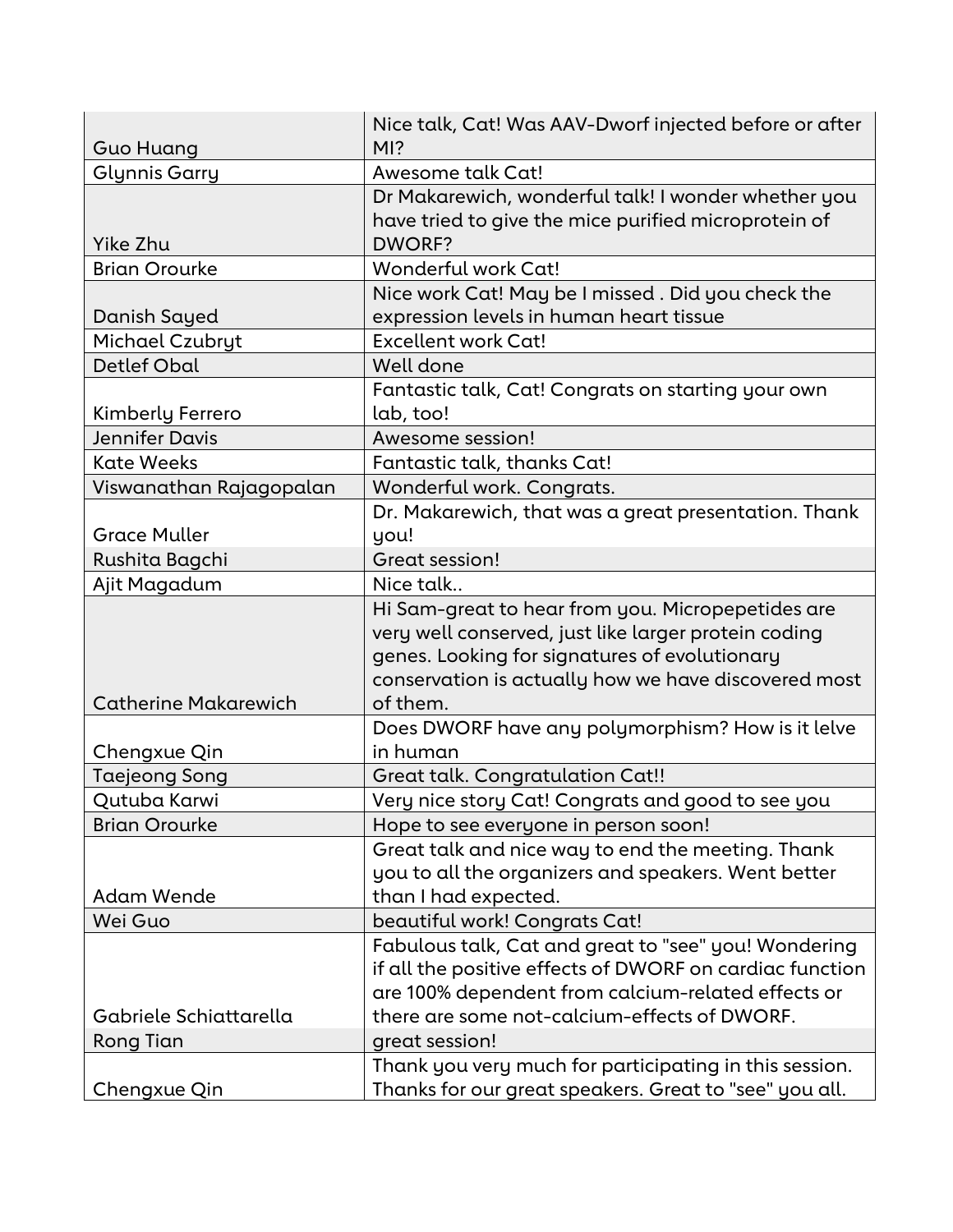|                             | Stay healthy and enjoy the rest of the session and the   |
|-----------------------------|----------------------------------------------------------|
|                             | summer/winter. Hope to see you next year.                |
|                             | Thank you for all the questions! I will try to address   |
| <b>Catherine Makarewich</b> | them all.                                                |
|                             | Thank you BCVS 2020 Scientific sessions. Wonderful       |
| <b>Mebratu Gebrie</b>       | event!                                                   |
| <b>Mebratu Gebrie</b>       | Thank you all                                            |
|                             | @Julia-We have looked at MI, TAC, and several            |
|                             | genetic mouse models of heart failure (MLP KO,           |
|                             | Calcineurin Tgs) and have seen a robust down             |
| <b>Catherine Makarewich</b> | regulation of DWORF protein                              |
|                             | well done, thanks to program co-chairs, Jil, Loran &     |
| Ronglih Liao                | Skhti! and all for running in                            |
|                             | Hi Joan-thank you. At present, I think the effects we    |
|                             | are seeing are independent of gene expression and        |
| <b>Catherine Makarewich</b> | due to changes in calcium signaling                      |
| <b>Catherine Makarewich</b> | <b>Thanks Eric!</b>                                      |
|                             | Dr Makarewich, have you checked whether the              |
| Yike Zhu                    | DWROF has any effect at its mRNA level?                  |
|                             | @Brian-We did not see any adverse immune response        |
| <b>Catherine Makarewich</b> | in our animals                                           |
|                             | Hi Wen-DWORF overexpression does increase SR load        |
| <b>Catherine Makarewich</b> | but we have not seen any evidence of arrhythmias         |
|                             | Hi Guo-AAV was injected before MI. We are currently      |
| <b>Catherine Makarewich</b> | repeating these experiments with deliver post-MI         |
|                             | Look forward to more exciting findings from your         |
| Guo Huang                   | group @Cat!                                              |
|                             | Hi Yike-We did some very preliminary work trying to      |
|                             | use purified DWORF protein but had a hard time with      |
|                             | these. DWORF is VERY small (34aas), and the majority     |
|                             | of the protein is a hydrophobic transmembrane            |
| <b>Catherine Makarewich</b> | domain. It is very difficult to work with in this sense. |
|                             | Hi Danish-In human heart failure samples we see a        |
| <b>Catherine Makarewich</b> | reduction in DWORF expression                            |
| Danish Sayed                | (thumbsup)                                               |
| Yike Zhu                    | (thumbsup) Thank you Dr Makarewich                       |
|                             | Hi Helena-We are actively looking for mutations in       |
|                             | DWORF that could be linked to HF but have not found      |
| <b>Catherine Makarewich</b> | this data yet                                            |
| Chengxue Qin                | Thanks Cat. Really interesting area:)                    |